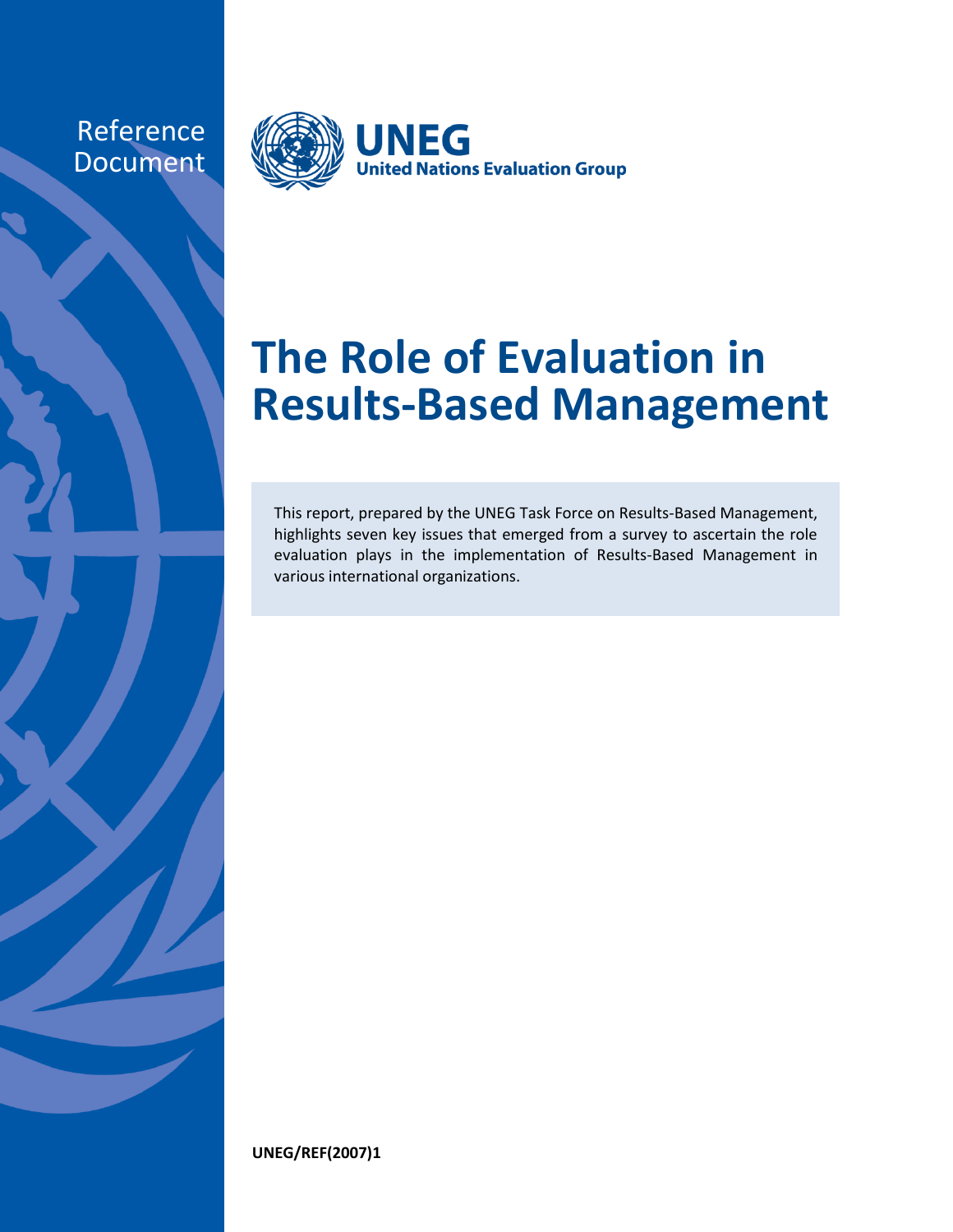# **Introduction**

1. Many organizations of the United Nations system have embarked on a process of introducing performance management systems referred to as Results-Based Management (RBM). RBM has been defined as a broad management strategy aimed at achieving improved performance and demonstrable results. A chief impetus driving the adoption of RBM strategies has been the need to be able to present results that are backed by measurable indicators and evidence of achievement. This has served as an entry-point for a re-invigorated interest in the use of evaluative techniques such as surveys, questionnaires, focus groups and content analysis. Underpinning the entire RBM effort has been a renaissance in the use of the logical-framework as an instrument for capturing the raison d'être of a project or activity.

2. RBM and performance assessment have given a fresh lease of life to the function of evaluation in many of the organizations of the UN system. At the very least, RBM has meant that programme managers are being asked to use evaluation techniques in their quest for credible, data and evidence-based assertions of development and programme results. This has provided evaluation offices with a new opportunity to promote the merits of evaluation as providing objective judgments on the relevance, appropriateness, efficiency and impact of programme activities. One of the advantages of the RBM approach is that it can be used in a variety of programme contexts – whether it is to frame and measure the effectiveness of a development intervention or the efficiency of a process-based management activity.

3. RBM in the UN should however also be seen in the context of the managing for development results (MfDR) initiative, to which the multilateral development banks, bilateral donors, UNDG, a number of civil society organizations and partner countries<sup>1</sup> have committed themselves through the Paris Declaration on Aid Effectiveness 2005, where development effectiveness (results), partnership, harmonization, ownership, alignment and mutual accountability are the main focus.

# **UNEG Task Force on Evaluation and RBM**

4. The United Nations Evaluation Group (UNEG) decided at its Annual Meeting in April 2005 in Rome, to create a Task Force (TF) on Evaluation and RBM.

5. The main purpose of the TF was to generate a body of knowledge for UNEG concerning the present role of evaluation in RBM, in order to identify best practice model(s) and future challenges<sup>2</sup>.

<sup>&</sup>lt;sup>1</sup> Managing for Development Results (MfDR) is a management strategy focused on development performance and sustainable improvements in country outcomes. It provides a coherent framework for development effectiveness in which performance information is used for improved decision making, and it includes practical tools for strategic planning, risk management, progress monitoring, and outcome evaluation. (*Definition based on agreement at the 2004 Marrakech Roundtable on Results 2004*).

<sup>&</sup>lt;sup>2</sup> The Terms of Reference of the Task Force is included in Annex 1 to this report.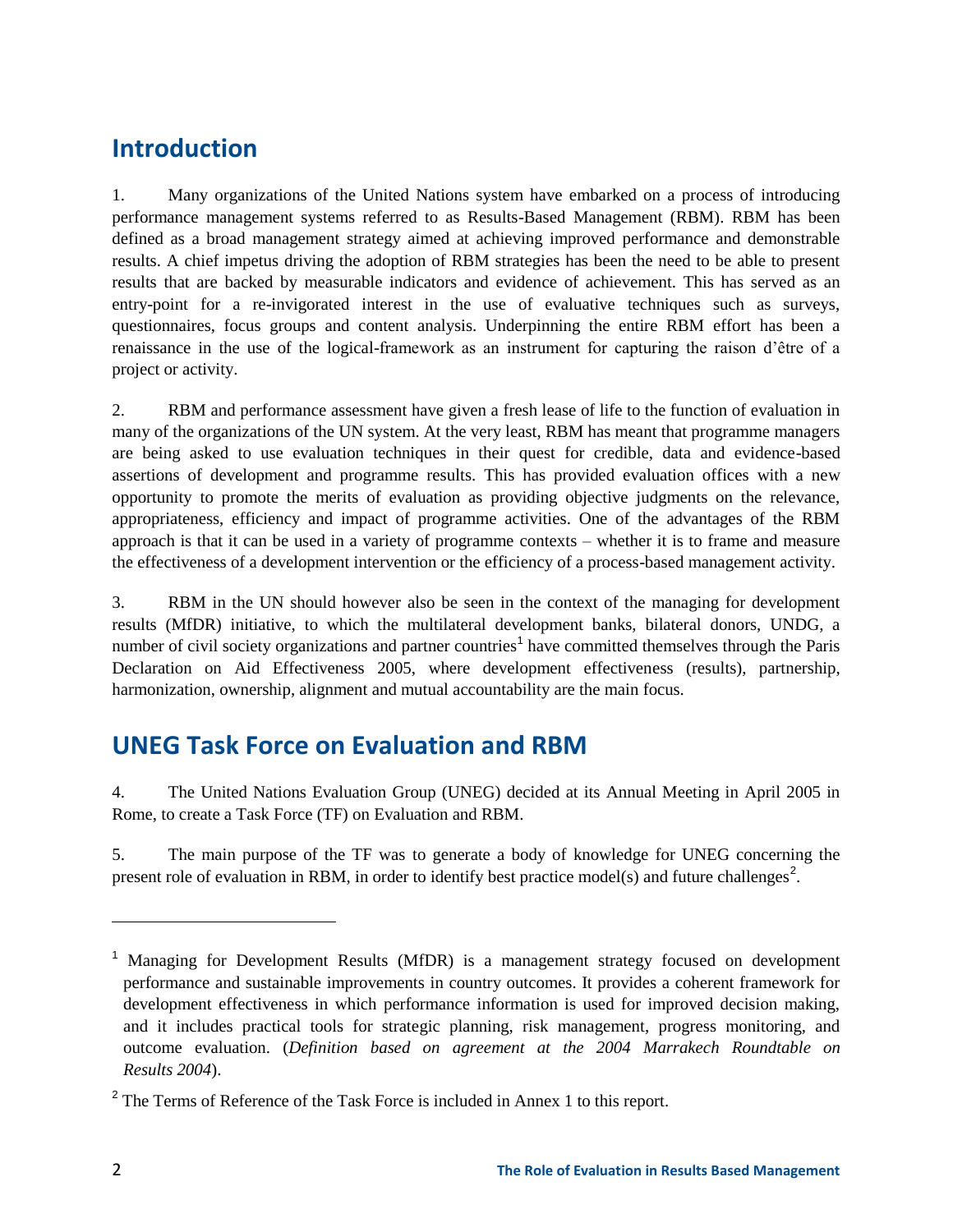6. In early 2006, the Task Force undertook preparations for a survey to ascertain the role evaluation plays in RBM in various international organizations. To that end, a web-based questionnaire was developed with active participation of all Task Force members. The web-based survey went live on March 2, 2006.

7. The preliminary results of the survey were presented and discussed at the UNEG Annual Meeting in Paris, March 2006, as "work in progress".

# **UNEG survey on the role of evaluation in RBM in the UN Organizations**

8. The questionnaire<sup>3</sup> was sent to a total of 26 UN entities, including specialized agencies, the UN Secretariat and funds and programmes. By March 31, 2006, a total of 21 out of 26 UN organizations surveyed had responded to the questionnaire.

9. Although the response rate to the survey was satisfactory, the survey did not allow to capture different points of view from within the same organization as originally envisaged. This is because, in most cases, organizations opted for a corporate response, filling in the questionnaire centrally. In most such cases, the unit responsible for evaluation was the entity charged with filling in the questionnaire.

10. Individual text responses are not included in the report due to confidentiality reasons. However, the main issues indicated by individual organizations are included in the analysis.

11. This report contains the findings emanating from the survey and their analysis. It provides an overview of the status of implementation of RBM in UN organizations, ongoing coordination and collaboration, and the role of evaluation in RBM. Some issues have been identified which could form the basis for further analysis and/or discussion, in particular when it comes to defining the role of evaluation in RBM.

 $3$  A copy of the questionnaire can be found in the Annex.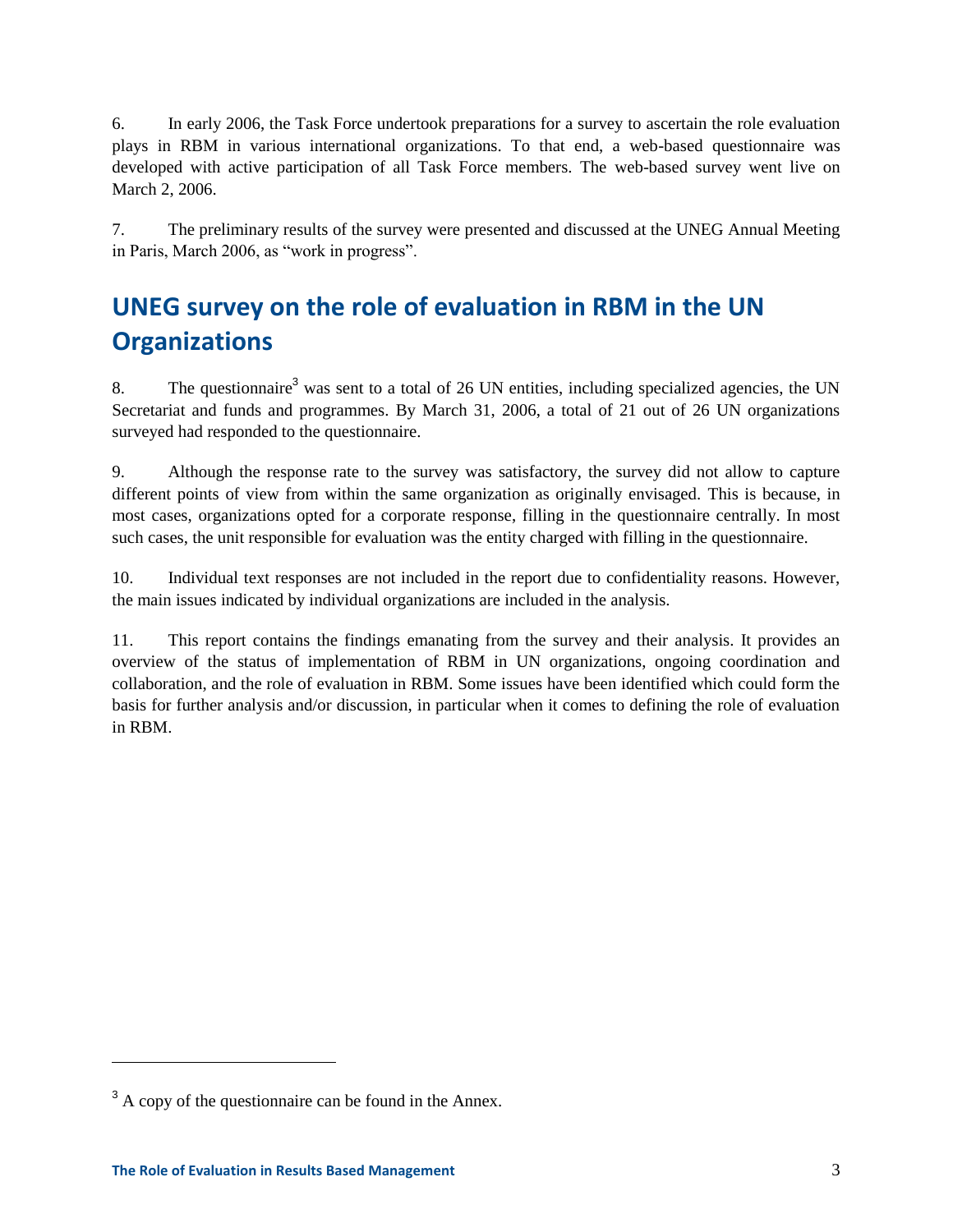# **Survey results**

# **Results-Based Management (RBM) in surveyed UN organizations**

### *Introduction of RBM*

# *Findings*

12. The majority of respondents indicated that RBM has been adopted as the broad management strategy within their organization during the late 90ies-early years of 2000, at all levels, including headquarters and field offices. Some organizations have only introduced RBM partially, in connection with some selected activities, in particular of a technical / development nature.

13. Although the majority of organizations have introduced RBM, only about a third have established comprehensive corporate RBM frameworks which covers all aspects of RBM and includes a description of roles and responsibilities. Also, where such a framework does exist for the organization as a whole, it is not as strategic as it could be, but rather tends to emphasize reporting requirements. Among those organizations with a partially written conceptual framework, many indicated the existence of a variety of manuals, guidelines, instructions etc, but the lack of a "holistic" approach. In addition, most of such guidance is mostly process orientated.

14. Most organizations considered the introduction of RBM as being a continuous ongoing process, including further refinement of RBM tools, further strengthening of the results culture and the capacity of managers and staff to apply RBM concepts and use performance information, and development of electronic platforms/systems to support RBM.

#### *Discussion*

15. Although most UN Organization have adopted RBM as their main management strategy, existing RBM guidance needs to be consolidated within most organizations into a comprehensive framework with a more strategic managing-for-results focus, rather than an emphasis on processes.

# *RBM models*

# *Findings*

16. The RBM models in the surveyed organizations all include the "classical" elements of RBM: formulating objectives and results, developing indicators, monitoring and collecting performance data, using performance information and reporting vis-à-vis planned results.

17. Some organizations indicated that although their RBM system, in principle, included a number of the above elements, some of those elements in practice were still pending effective implementation. The development of indicators, monitoring for results and use of performance information was, in particular, mentioned to be the weakest components of RBM. Specifically, organizations reported that performance information emanating from evaluations, conducted at all levels, is only partially used in internal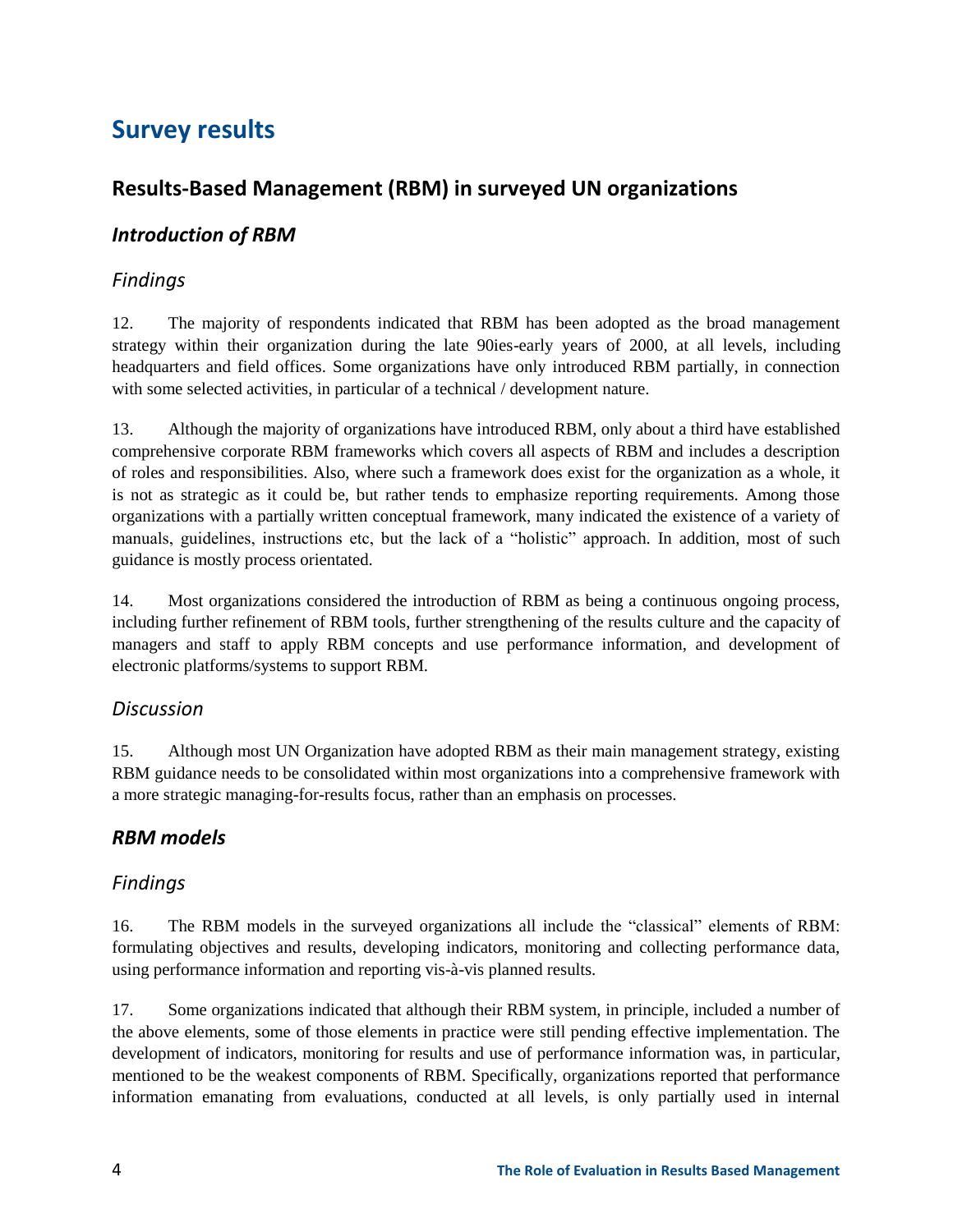decision-making processes, including for future programming, and that evaluations, in the majority of cases, are only partially, or not at all, presented to the Governing Bodies before any planning / programming decision are taken by them.

18. In addition, 50% of the respondents indicated that RBM had only partially, or not at all, helped produce results which are more credible or useful. This was explained by the facts that RBM is mainly perceived as a reporting rather than a management tool, corporate results frameworks are too high level for program managers to relate to, gap between country level results and corporate results, and lack of "results-culture" among program managers.

#### *Discussion*

19. Most organizations have, at least theoretically, embraced RBM systems which are composed of the "classical" RBM elements. In practice, however, there is still a gap between the theoretical design of RBM systems and the effective implementation of their various components.

20. The use of performance information for learning, accountability and decision-making purposes, i.e. closing the performance management "loop", is among the weaker elements in RBM. This is partly because RBM in many cases has not developed into a management tool but is rather perceived by management and program managers as a technical reporting exercise which do not merit a lot of attention for the most part of the year. This suggests that "managing-for-results" is still a considerable challenge within the UN system, although some progress has been made since the introduction of RBM, with the further development/alignment of corporate and country level results and a further strengthening of the organizational results culture being the main challenges.

#### **Issues**

The change to a managing-for-results culture in UN organizations continues to be a main challenge. Should UNEG play a role in identifying good practices in promoting a managing-forresults culture.

#### *Results in terms of outputs or outcomes*

#### *Findings*

21. The majority of organizations define their results in terms of a combination of outputs, outcomes and impacts. However, from the responses it is not possible to discern which of these types of results are emphasized.

#### *Discussion*

22. The findings suggest that organizations are both focusing on results for management purposes (efficiency concerns) and on development results (effectiveness concerns).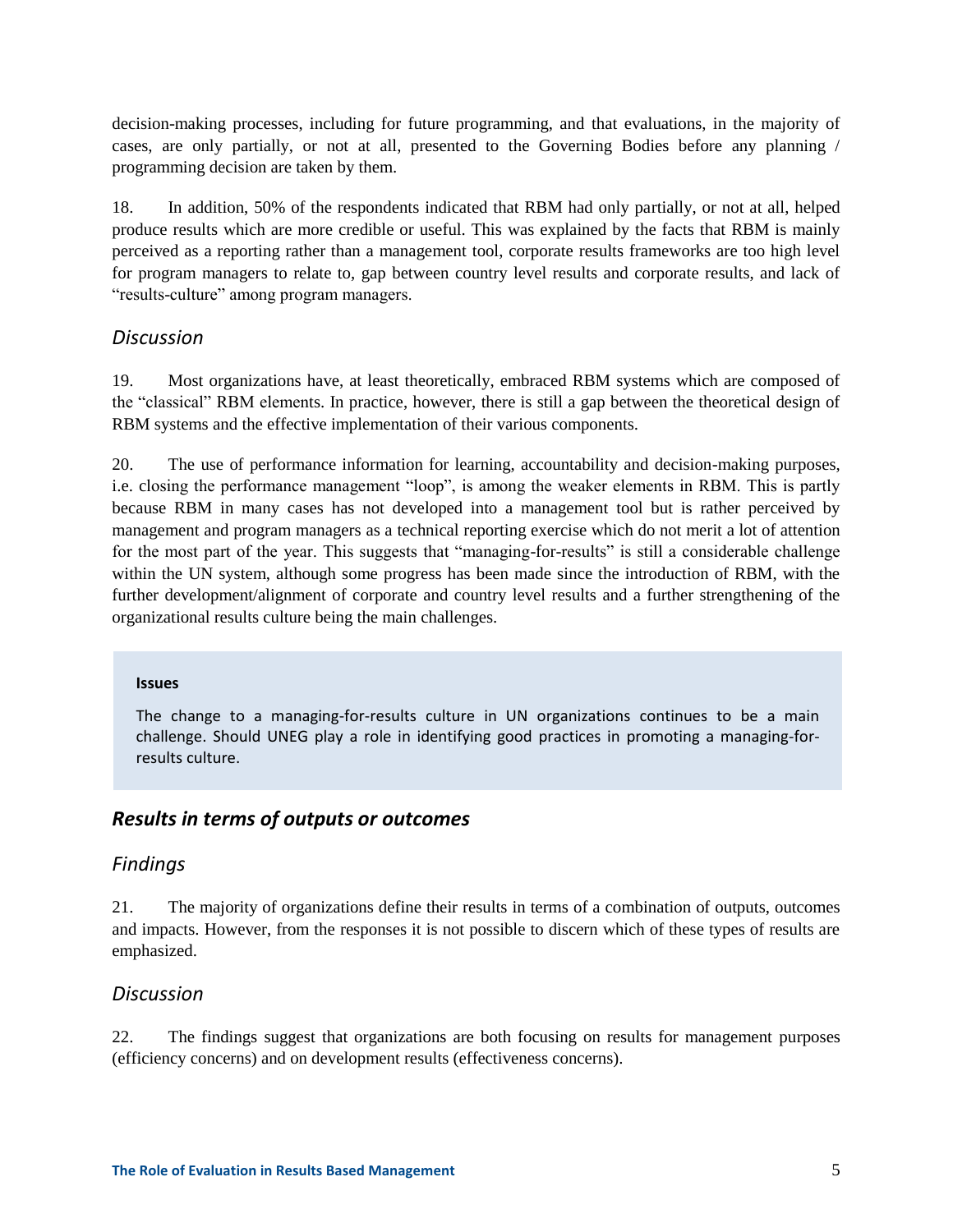23. One of the biggest challenges when defining results is the consideration whether results should be defined as a basis for management with an emphasis on efficiency concerns (i.e. at a level at which the Organization has more control) or as outcomes/impacts with an emphasis on effectiveness concerns at the national/regional/global level (i.e. more meaningful but less useful for management purposes).

24. John Mayne in his paper "Challenges and Lessons in Results-Based Management" (2005), argues that the more the focus is on outcomes the less chance there is of distorting behaviours, i.e. managers and staff focus on a selection of a few specific indicators (at a lower level) eventually to the detriment of what the programme is actually trying to achieve. By focusing on outcomes, measures will be closely related to the true aim of the activities. He also argues that it is even preferable to focus on whether the whole result chain is happening, rather than only the end result itself.

25. The managing for development results (MfDR) initiative which equally pushes in the direction of focusing on development effectiveness, implies defining organizational results as outcomes/impacts at the national/regional/global level.

#### **Issues**

Should UNEG play a role in advocating for an increasingly outcome-based corporate results structure within UN organizations?

# *Electronic systems to support RBM*

#### *Findings*

26. In most organizations, RBM is either supported fully or partially by electronic tools (in most cases only partially). The various systems supporting RBM processes within an organization are however not necessarily integrated to form a comprehensive RBM supporting platform. In addition, some organizations indicated that the use of the systems by senior managers and staff was low.

#### *Discussion*

27. Although most organizations have electronic tools to support RBM, they are often stand-alone applications and are not widely used by managers and staff.

#### *RBM harmonization initiatives*

#### *Findings*

28. About half of the respondents reported that they are taking part in RBM harmonization initiatives with other organizations, mostly within the framework of the UN Development Group (UNDG) Harmonization and Simplification Initiative which mainly concerns programme modalities at the country level. Some UN system harmonization is also taking place through the CEB. Non-UNDG members were less likely to take part in RBM harmonization initiatives.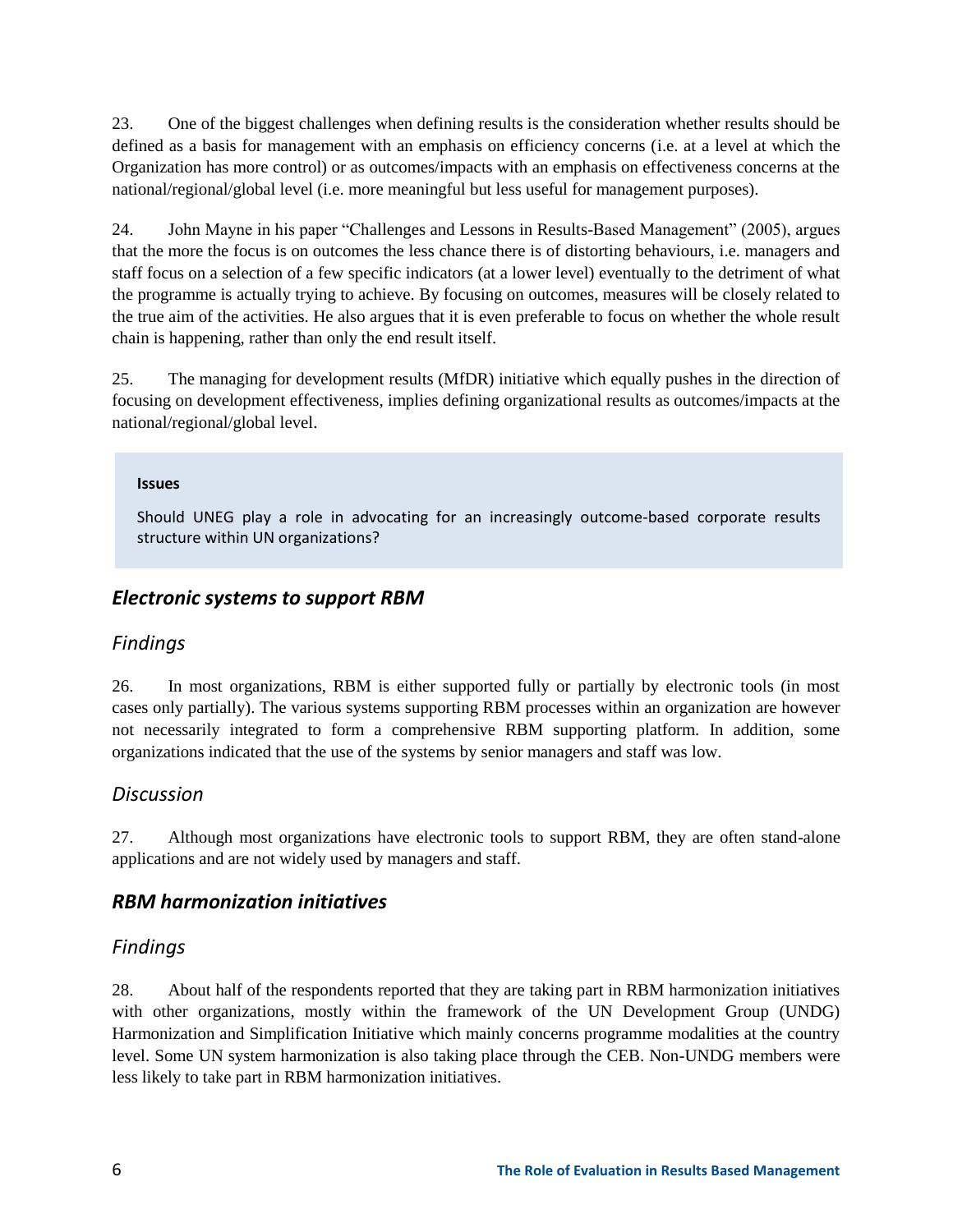### *Discussion*

29. The responses seem to indicate that harmonization among organizations mostly takes place at the country level, but that less harmonization efforts are ongoing regarding corporate RBM systems. This points towards: a) a multi-layer RBM system/structure in some organizations, with a distinction between RBM in the field and RBM at headquarters; and b) that most UN Organizations are developing their own RBM model.

#### **Issues**

- Should corporate RBM systems increasingly be harmonized throughout the UN system? And should UNEG promote and play a role in such a harmonization?
- Should UNEG play a role in the harmonization of RBM at the country level, bearing in mind that RBM at that level is not necessarily an integral part of the overall organizational RBM framework?

# *The Role of Evaluation in RBM*

### *Findings*

30. There was general agreement among respondents that evaluation has received a new lease of life with the introduction of RBM, and that, in particular, RBM has strengthened the role of evaluation, facilitated the promotion of an evaluation culture, enhanced the use of evaluation findings in programming and put greater emphasis on self-evaluations by program managers.

31. However, opinions were mixed as to whether evaluation should be considered part of RBM. The integration of evaluations to provide complementary performance information is considered explicit elements of the RBM conceptual framework in half of the organizations surveyed whereas in the other half, evaluation is considered a complementary function. Some organizations strongly expressed the view that evaluation is an independent function and should not be considered part of RBM systems due to conflict of interest.

32. The survey also suggests that the role of evaluation is in direct correlation with the size of the organization and its evaluation function: the bigger the organization and its central evaluation function (in terms of staff and non-staff resources), the more the role of evaluation is perceived as an "complementary function to RBM" using independence arguments. On the other hand, the smaller the agency and the central evaluation function, the more evaluation is seen as part of RBM with the central evaluation office performing / or closely linked to RBM related processes, in particular providing input into the definition of results frameworks and preparing program performance reports.

33. The survey findings suggest that the majority of central evaluation units fulfills the Norms and Standards independence criteria and reports directly to the Head of Organization and/or Governing bodies (irrespective of whether evaluation is part of internal oversight office or not), so its placement,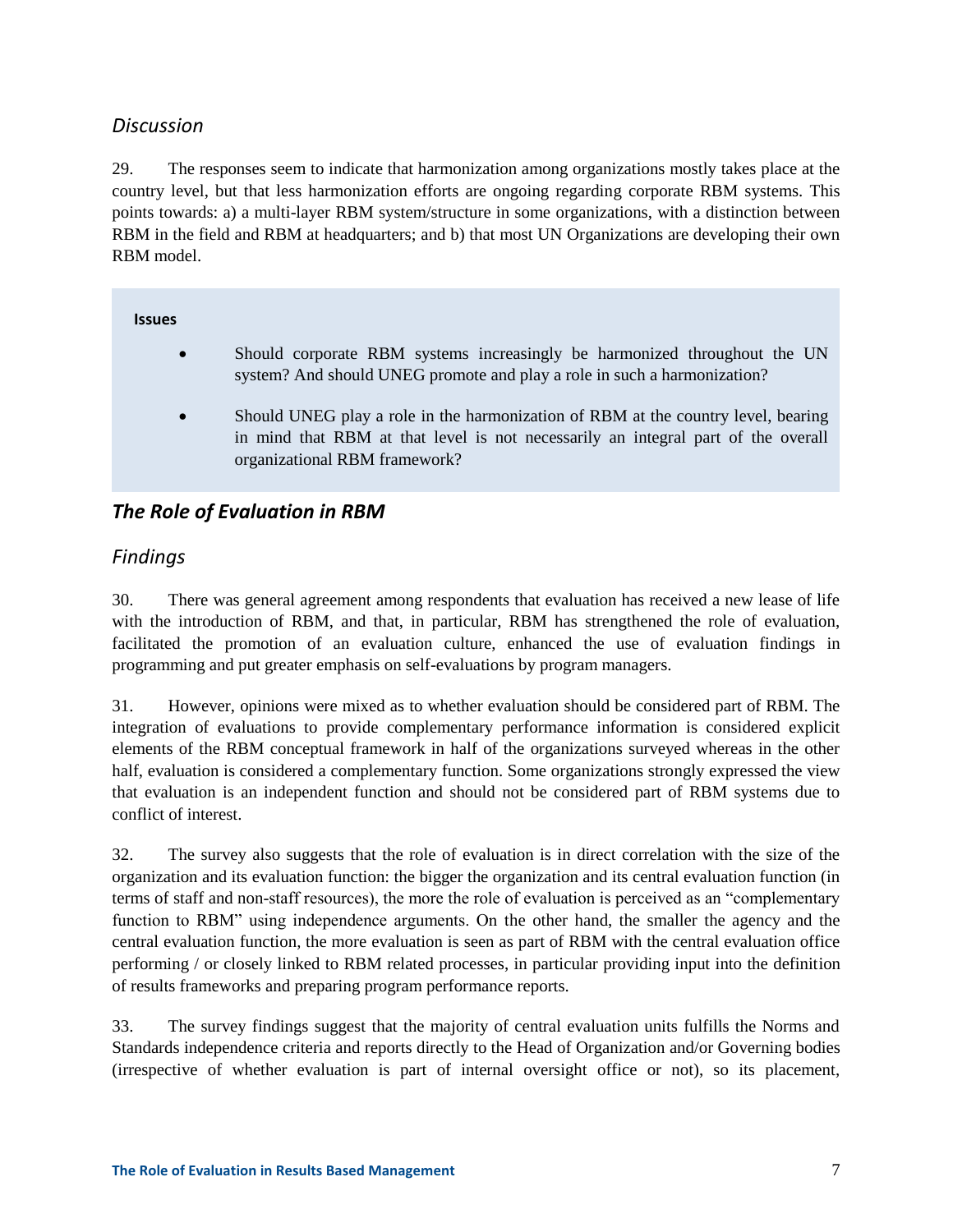*i.e.* organizational independence, does not determine to what extent it becomes involved in RBM (its size seems to be a more preponderant factor).

34. Also, the organizational placement of the central evaluation office does not seem to have been directly affected by the introduction of RBM. Although it appears that the organizational placement of evaluation functions have changed since the introduction of RBM, respondents indicated that it was not because of the introduction of RBM, but more due to a need to clarify the roles and responsibilities of the evaluation function.

35. Regarding roles and responsibilities, in the organizations surveyed, the "classical" evaluation tasks, such as conducting "internal" and managing "external" independent evaluations, preparing evaluation policies, guidelines, and methodologies, compiling and disseminating lessons learned from evaluations, tracking the follow-up to evaluations, developing of evaluation plans and conducting evaluation capacity building activities, are primarily confined to central and decentralized evaluation functions.

36. In addition, in most organizations, the central and decentralized evaluation function is responsible for coordinating self-evaluations by Program Managers, quality assurance of self-evaluations, and providing advice and support to program managers for conducting self-evaluations. However, about a third of the surveyed organizations indicated that the responsibility for these three latter tasks lied with the planning and programming functions.

37. The responsibility for RBM related tasks such as: validating performance data, quality assurance of results frameworks, providing advice and support to program managers for preparing performance assessment reports, providing RBM technical support to program managers, participation in preparation of RBM planning frameworks (strategic frameworks, program and budgets, *etc*), providing RBM quality assurance and conducting RBM capacity building activities, lies with the planning and programming and/or budget functions in the slight majority of cases. However, the central and decentralized evaluation functions perform, or are involved in, those tasks in about 30-40% of all organizations surveyed.

38. The level of coordination among the various functions appears to be greatest between the evaluation function and the performance assessment and monitoring function, due to the fact that in many cases the evaluation function is responsible for preparing and or coordinating the programme performance reports (which is perceived in many instances as a monitoring exercise). Coordination seems to be much less frequent when it comes to planning and programming and very rare when it comes to budgeting.

39. In most cases, the evaluation function was involved in the introduction of RBM, in some cases even taking the lead, designing the initial conceptual frameworks, developing results-based reporting systems, performing quality control of results frameworks, preparing guidelines and developing and conducting RBM training. The function continues to be a strong advocator for improved RBM, and is, in many cases, still involved in on-going processes to strengthen RBM. However, the continued involvement in shaping RBM is in most cases limited to internal consultations and processes, thus, the evaluation function is not involved in discussions with Member States / Governing Bodies on this subject matter.

40. The main responsibility for institutionalizing RBM has in most organizations been handed over to operational units, and now lies mainly with offices responsible for strategic planning or programme and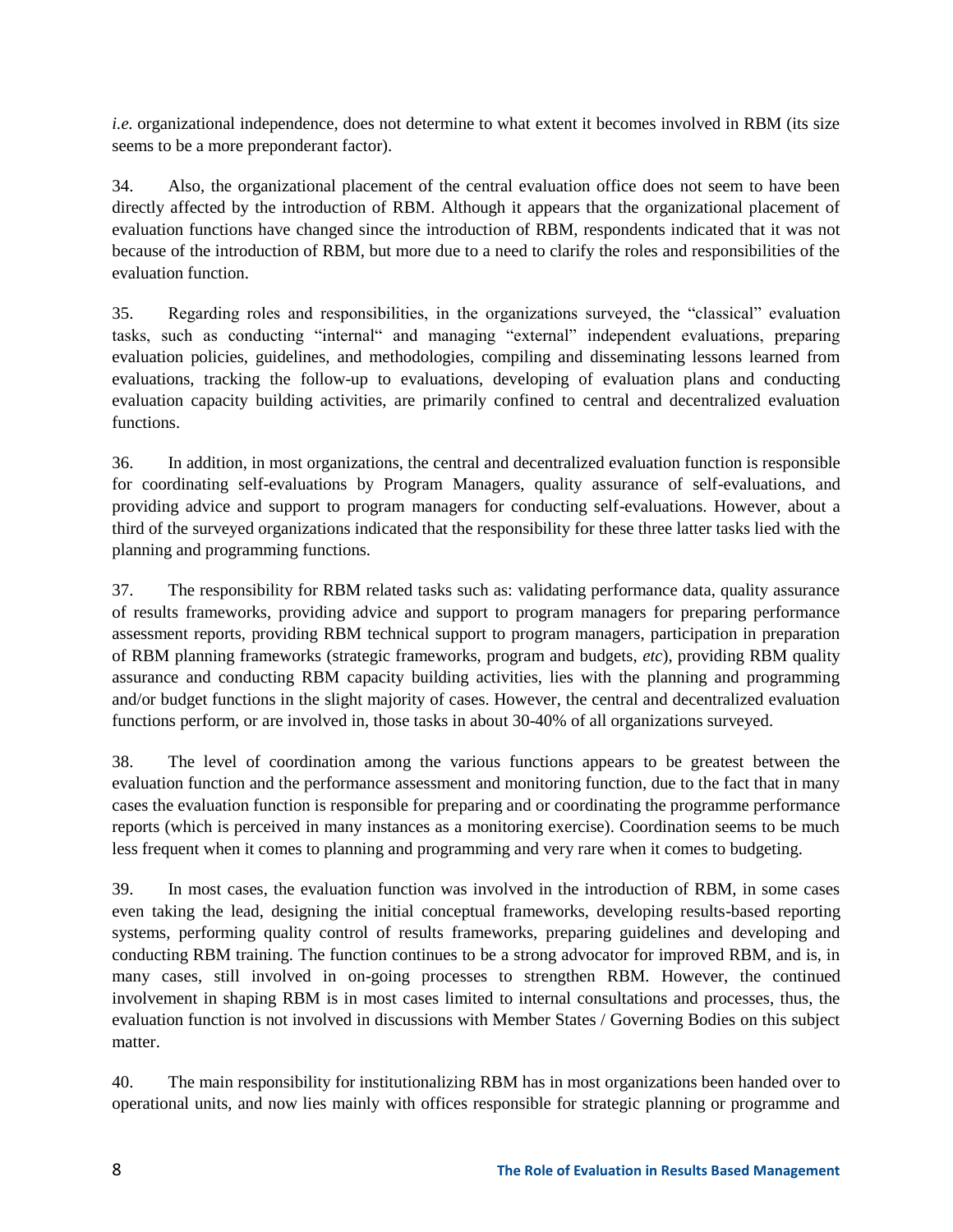budget. However, some evaluation functions continue to be the main responsible for the institutionalization of RBM and continue to be directly involved in various RBM processes, in particular the designing of RBM results frameworks and the preparation of programme performance reports.

#### *Discussion*

41. When considering the various RBM models in the surveyed organizations, the differences in approaches are most pronounced when it comes to the role of evaluation. The survey suggests that although evaluation is seen as part of the RBM system in the vast majority of the surveyed organizations, it is considered outside RBM by a significant number of respondents<sup>4</sup>.

42. The distinction between "being an integral part of" and "being a complementary function" is not clear-cut. Within the same organization, at a higher corporate level, evaluation can be "a complementary independent function" used to assess systems and processes at the corporate level, whereas at the programme level, evaluation is an integral part of RBM providing information on results and input to better performance management.

43. In several organizations, the roles and responsibilities of the evaluation function, in addition to the strictly speaking evaluation related tasks, also encompass performance assessment and other RBM related tasks, in particular in smaller agencies.

44. The evaluation function's involvement in RBM seems not to be related to its actual organizational placement (i.e. organizational independence).

45. When considering that only 33% of organizations responded affirmatively to the question of whether roles and responsibilities are clearly defined in a written conceptual framework, it appears that the evaluation function is involved in performing RBM related tasks, but that its role has not been formally defined.

46. Most organizations would most likely agree that conflict-of-interest issues exist when evaluation becomes involved in RBM and that evaluation, although eventually involved in the introduction of RBM, should not be involved in the long-term. However, the reality appears to be that many small central evaluation functions can simply not "afford" not being involved as they would "miss the train" and risk becoming sidelined (squeezed out) by performance measurement.

47. Having organizational results determined in terms of outputs or outcomes also affects the debate on the role of evaluation in RBM. The more organizations move towards outcomes, the more important the complementarity of evaluation becomes in providing performance information (performance measurement being the other source of performance information) in particular when it comes to attribution issues and comprehensive information about the whole performance chain / story. This would imply that evaluation could increasingly be considered to be an "integral part" of RBM.

 $435%$ .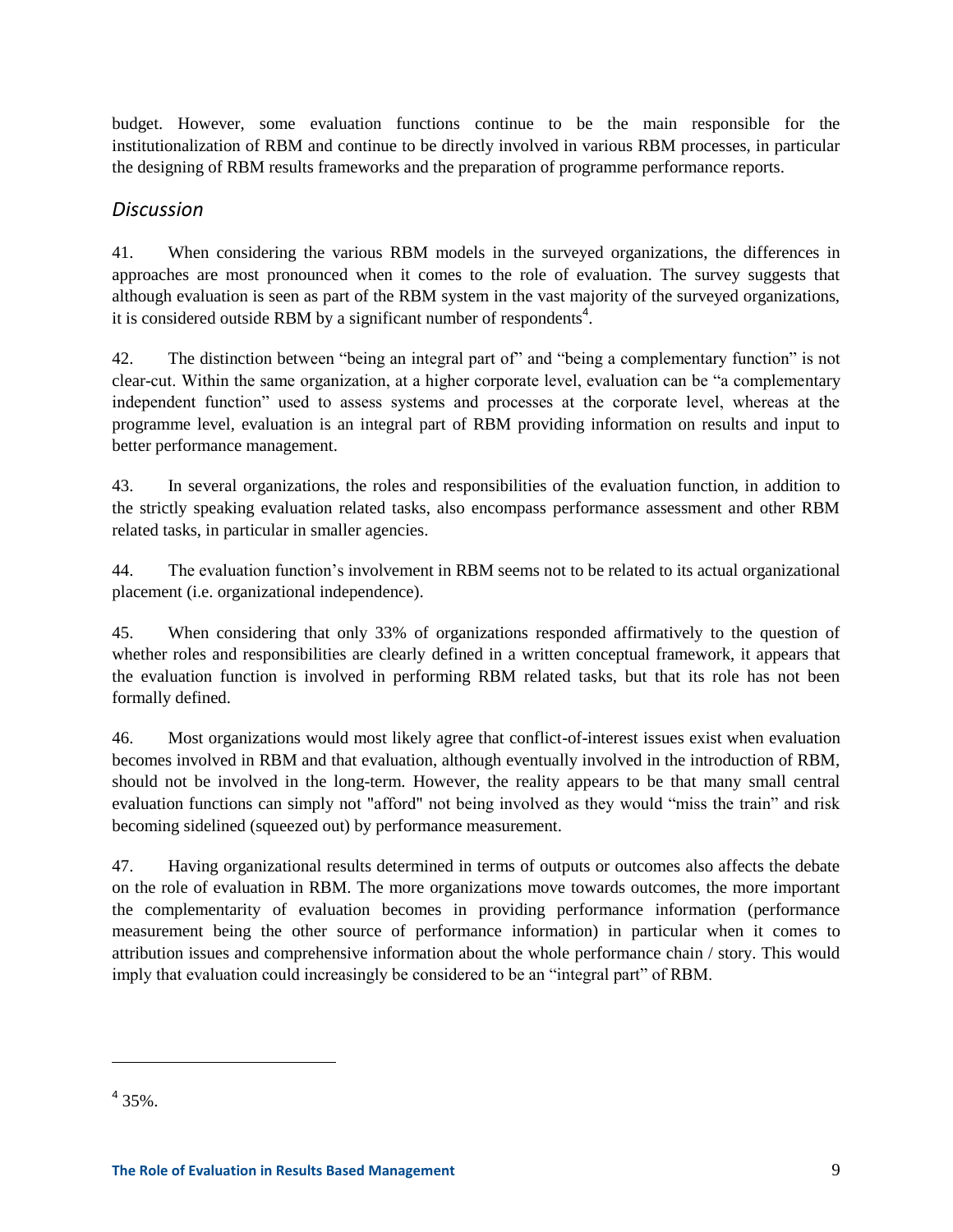

# *Evaluations' role in assessing progress made in the implementation of RBM*

# *Findings*

48. The assessment of the institutionalization of RBM has been part of independent external evaluations / reviews and/or external audits carried out of some UN organizations (including by the JIU). In some other cases, external reviews have focused on some aspects of RBM, but have not been comprehensive.

49. Only a few organizations have conducted internal reviews in which the central evaluation function has played the lead role in assessing progress in the implementation of RBM.

#### *Discussion*

50. Evaluation is being used as a tool for validating RBM systems in the context of externally driven evaluation/review exercises. However, the internal central evaluation function is, in general, not used as a RBM oversight or quality assurance tool at the "macro" corporate level.

**Issues**

- Should UNEG attempt to draw UN system-wide lessons learned from evaluations/ reviews carried out, in particular with regard to the role of evaluation in RBM?
- Should UNEG play a role in promoting the role of the central evaluation function in assessing progress/ validating/ providing quality assurance of RBM initiatives at the "macro" corporate level (conflict of interest issues if evaluation is considered part of RBM).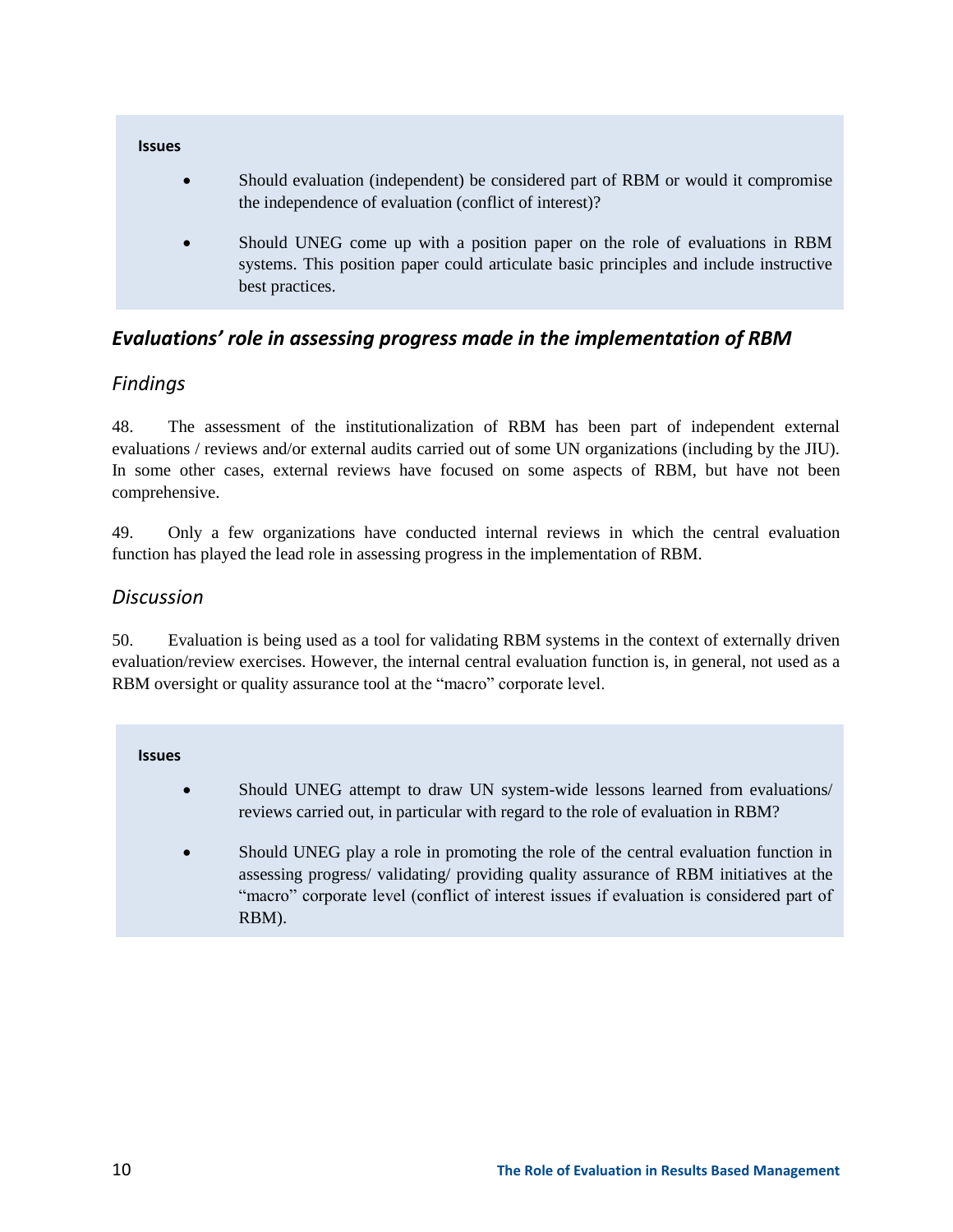# **Annex – Survey questionnaire: The role of evaluation in results-based management**

This questionnaire has been developed by the United Nations Evaluation Group's (UNEG) Task Force on RBM and Evaluation, as part of a survey to ascertain the role evaluation plays in RBM within the UN system and other Organizations. To adequately capture the points of view of the planning, programming, budget, monitoring and evaluation functions, the questionnaire will be sent to several units/offices within the same Organization.

The survey is part of a comprehensive study carried out by the UNEG Task Force on RBM and Evaluation, which aims at identifying RBM and evaluation best practice models and future challenges for the role of evaluation in RBM.

# **Definition of Results-Based Management (RBM)**

RBM is defined as "a management approach aimed at changing the way organizations operate, with improving performance (achieving results) as the central orientation"<sup>1</sup> .

#### *1. General information about your organization*

| 1.1 Name of Organization                                                         |
|----------------------------------------------------------------------------------|
| 1.2 Number of staff: At headquarters ________ In field offices                   |
|                                                                                  |
| 1.4 Number of field offices: Regional offices __________________________________ |
| 1.5 Please indicate in which part of the Organization you are working:           |
| $\Box$ Planning                                                                  |
| $\Box$ Programming                                                               |
| $\Box$ Budget                                                                    |
| $\Box$ Monitoring                                                                |
| $\Box$ Evaluation                                                                |
|                                                                                  |

#### 1 JIU/REP/2004/6.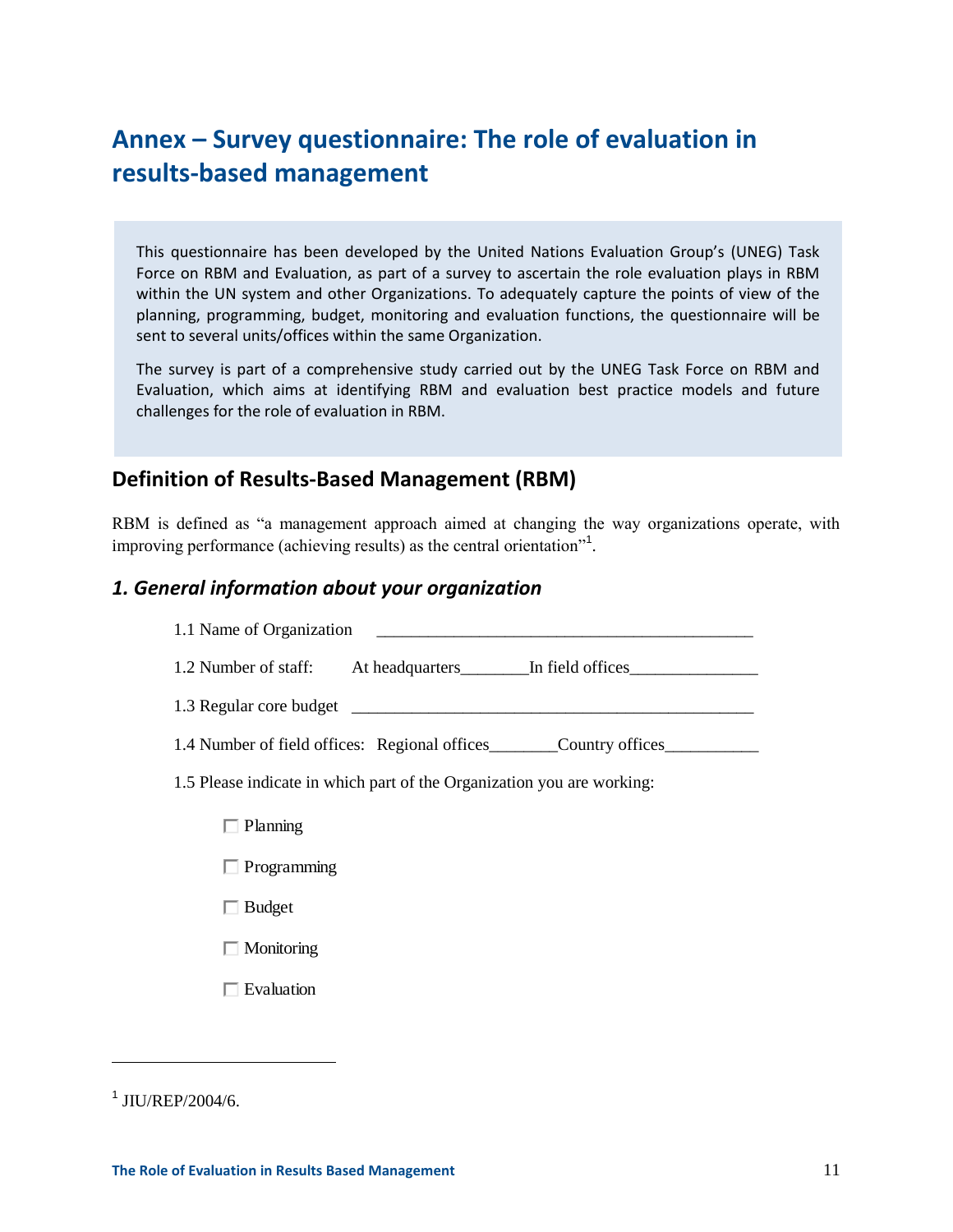### *2. Results-Based Management (RBM)*2.1. Has RBM been introduced in your Organization?

| 2. Results-Based Management (RBM)2.1. Has RBM been introduced in your Organization?                                                        |                            |                           |
|--------------------------------------------------------------------------------------------------------------------------------------------|----------------------------|---------------------------|
| $\Box$ No<br>$\Box$ Partially<br>$\Box$ Yes                                                                                                |                            |                           |
| If yes:                                                                                                                                    |                            |                           |
| What are the plans, if any, for the further strengthening of RBM in your Organization?                                                     |                            |                           |
| If no: Does your Organization have any plans to introduce RBM in the future?                                                               |                            |                           |
| $\Box$ No<br>$\Box$ Yes                                                                                                                    |                            |                           |
| If affirmative, please give details as to what those plans are and when the process is expected to<br>start?                               |                            |                           |
| If partially, please explain:                                                                                                              |                            |                           |
|                                                                                                                                            |                            |                           |
| 2.2 Please indicate at what levels of your Organization RBM has been, or will be, introduced?:                                             |                            |                           |
|                                                                                                                                            |                            |                           |
|                                                                                                                                            | RBM has been<br>introduced | RBM will be<br>introduced |
| At all levels; at Headquarters and in field offices                                                                                        | п                          |                           |
| In all departments at Headquarters, including<br>administrative departments, but not in field offices                                      | П                          | п                         |
| In technical, but not administrative, departments at<br>Headquarters, and not in field offices                                             | п                          |                           |
|                                                                                                                                            |                            |                           |
| 2.3 Please indicate which organizational unit/office, if any, has/will have the main responsibility for the<br>institutionalization of RBM |                            |                           |
|                                                                                                                                            |                            |                           |
|                                                                                                                                            |                            |                           |
|                                                                                                                                            |                            |                           |
|                                                                                                                                            |                            |                           |
|                                                                                                                                            |                            |                           |

|                                                                                                       | KDIVI HAS UCCII<br>introduced | NDM WIII UC<br>introduced |
|-------------------------------------------------------------------------------------------------------|-------------------------------|---------------------------|
| At all levels; at Headquarters and in field offices                                                   |                               |                           |
| In all departments at Headquarters, including<br>administrative departments, but not in field offices |                               |                           |
| In technical, but not administrative, departments at<br>Headquarters, and not in field offices        |                               |                           |
| Other (please specify):                                                                               |                               |                           |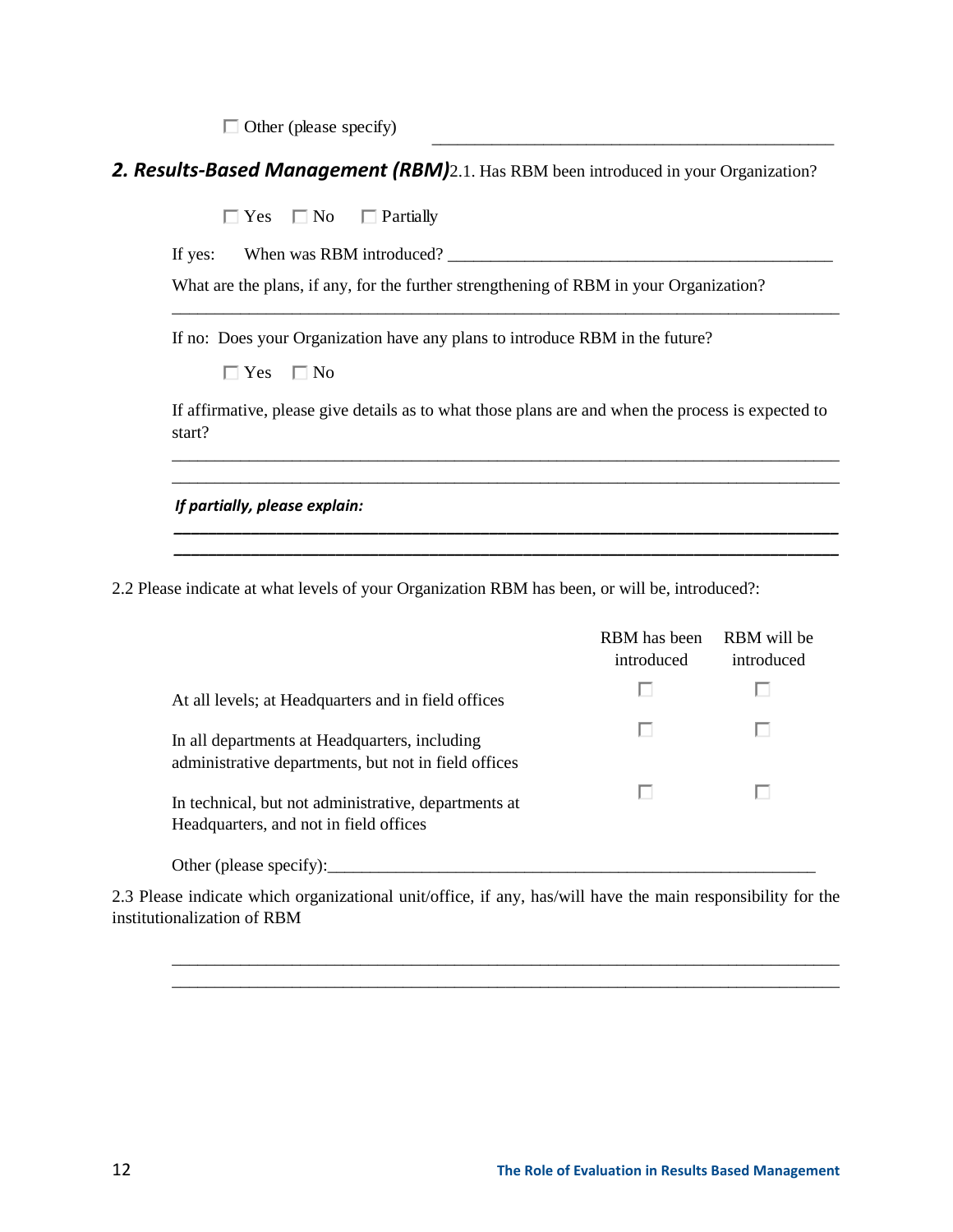2.4 Has any independent comprehensive evaluation, peer review or audit of the institutionalization of RBM been undertaken, or are there any plans to undertake one (please provide details)?

If an evaluation, peer review or audit was undertaken, what were the consequences of the findings of the evaluation(s) or audit(s):

\_\_\_\_\_\_\_\_\_\_\_\_\_\_\_\_\_\_\_\_\_\_\_\_\_\_\_\_\_\_\_\_\_\_\_\_\_\_\_\_\_\_\_\_\_\_\_\_\_\_\_\_\_\_\_\_\_\_\_\_\_\_\_\_\_\_\_\_\_\_\_\_\_\_\_\_\_\_ \_\_\_\_\_\_\_\_\_\_\_\_\_\_\_\_\_\_\_\_\_\_\_\_\_\_\_\_\_\_\_\_\_\_\_\_\_\_\_\_\_\_\_\_\_\_\_\_\_\_\_\_\_\_\_\_\_\_\_\_\_\_\_\_\_\_\_\_\_\_\_\_\_\_\_\_\_\_

\_\_\_\_\_\_\_\_\_\_\_\_\_\_\_\_\_\_\_\_\_\_\_\_\_\_\_\_\_\_\_\_\_\_\_\_\_\_\_\_\_\_\_\_\_\_\_\_\_\_\_\_\_\_\_\_\_\_\_\_\_\_\_\_\_\_\_\_\_\_\_\_\_\_\_\_\_\_ \_\_\_\_\_\_\_\_\_\_\_\_\_\_\_\_\_\_\_\_\_\_\_\_\_\_\_\_\_\_\_\_\_\_\_\_\_\_\_\_\_\_\_\_\_\_\_\_\_\_\_\_\_\_\_\_\_\_\_\_\_\_\_\_\_\_\_\_\_\_\_\_\_\_\_\_\_\_

2.5 Has your Organization participated in, or does your Organization plan to participate in, any RBM harmonization initiatives with other Organizations?

| Yes.<br>No | Partially |
|------------|-----------|
|------------|-----------|

Please provide details:

2.6 Please indicate the involvement of the evaluation function in the introduction of RBM in your Organization (check as many as apply):

\_\_\_\_\_\_\_\_\_\_\_\_\_\_\_\_\_\_\_\_\_\_\_\_\_\_\_\_\_\_\_\_\_\_\_\_\_\_\_\_\_\_\_\_\_\_\_\_\_\_\_\_\_\_\_\_\_\_\_\_\_\_\_\_\_\_\_\_\_\_\_\_\_\_\_\_\_

| Yes | No |
|-----|----|
|     |    |
|     |    |
|     |    |
|     |    |
|     |    |

Please explain in what ways the evaluation function was, is, or will be, involved:

\_\_\_\_\_\_\_\_\_\_\_\_\_\_\_\_\_\_\_\_\_\_\_\_\_\_\_\_\_\_\_\_\_\_\_\_\_\_\_\_\_\_\_\_\_\_\_\_\_\_\_\_\_\_\_\_\_\_\_\_\_\_\_\_\_\_\_\_\_\_\_\_\_\_\_\_\_ \_\_\_\_\_\_\_\_\_\_\_\_\_\_\_\_\_\_\_\_\_\_\_\_\_\_\_\_\_\_\_\_\_\_\_\_\_\_\_\_\_\_\_\_\_\_\_\_\_\_\_\_\_\_\_\_\_\_\_\_\_\_\_\_\_\_\_\_\_\_\_\_\_\_\_\_\_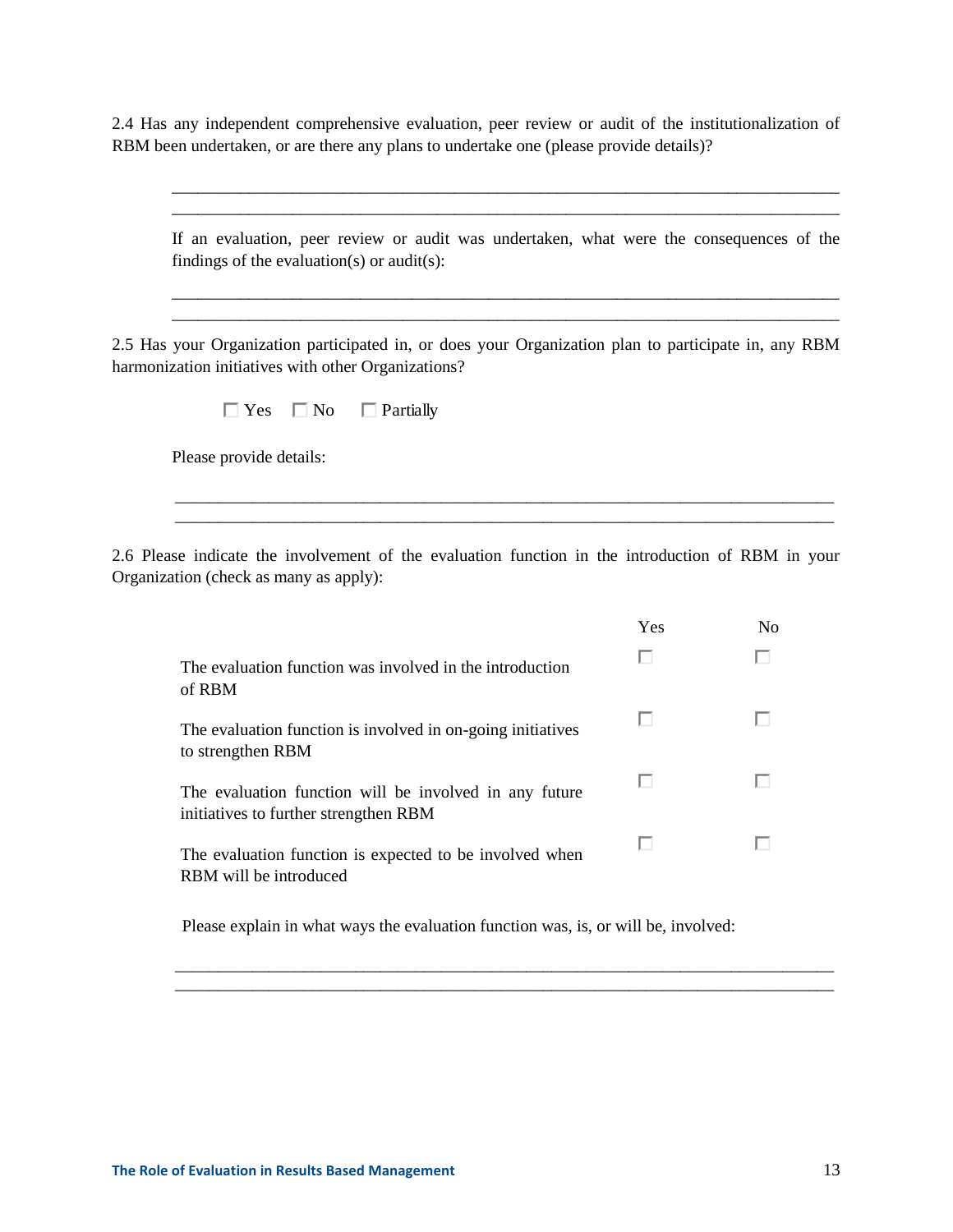2.7 Please indicate whether RBM in your Organization includes, or will include, the following (check as many as apply):

|                                                                                            | <b>RBM</b> includes | <b>RBM</b> will<br>include |
|--------------------------------------------------------------------------------------------|---------------------|----------------------------|
| Formulating objectives and results                                                         | П                   | п                          |
| Selecting indicators to measure progress towards each<br>objective and result              | П                   | п                          |
| Regularly collecting data on indicators and results to<br>monitor performance              | п                   | П                          |
| Reviewing, analyzing and reporting actual results vis-à-<br>vis the targets                | п                   | п                          |
| Integrating evaluations to provide complementary, in-<br>depth performance information     | п                   | П                          |
| Using performance information for accountability,<br>learning and decision-making purposes | П                   | г                          |
|                                                                                            |                     |                            |
| 2.8 Please indicate whether results in your Organization are defined:                      |                     |                            |
| $\Box$ In terms of ouputs                                                                  |                     |                            |
| $\Box$ In terms of outcomes                                                                |                     |                            |
| $\Box$ A combination of outputs and outcomes                                               |                     |                            |
| $\Box$ Other (please specify)                                                              |                     |                            |

2.9 Has the introduction of RBM, in your view, helped program managers produce results which are more credible/useful?

> \_\_\_\_\_\_\_\_\_\_\_\_\_\_\_\_\_\_\_\_\_\_\_\_\_\_\_\_\_\_\_\_\_\_\_\_\_\_\_\_\_\_\_\_\_\_\_\_\_\_\_\_\_\_\_\_\_\_\_\_\_\_\_\_\_\_\_\_\_\_\_\_\_ \_\_\_\_\_\_\_\_\_\_\_\_\_\_\_\_\_\_\_\_\_\_\_\_\_\_\_\_\_\_\_\_\_\_\_\_\_\_\_\_\_\_\_\_\_\_\_\_\_\_\_\_\_\_\_\_\_\_\_\_\_\_\_\_\_\_\_\_\_\_\_\_

 $\Box$  Yes  $\Box$  No  $\Box$  Partially  $\Box$  N/A

Please explain:

\_\_\_\_\_\_\_\_\_\_\_\_\_\_\_\_\_\_\_\_\_\_\_\_\_\_\_\_\_\_\_\_\_\_\_\_\_\_\_\_\_\_\_\_\_\_\_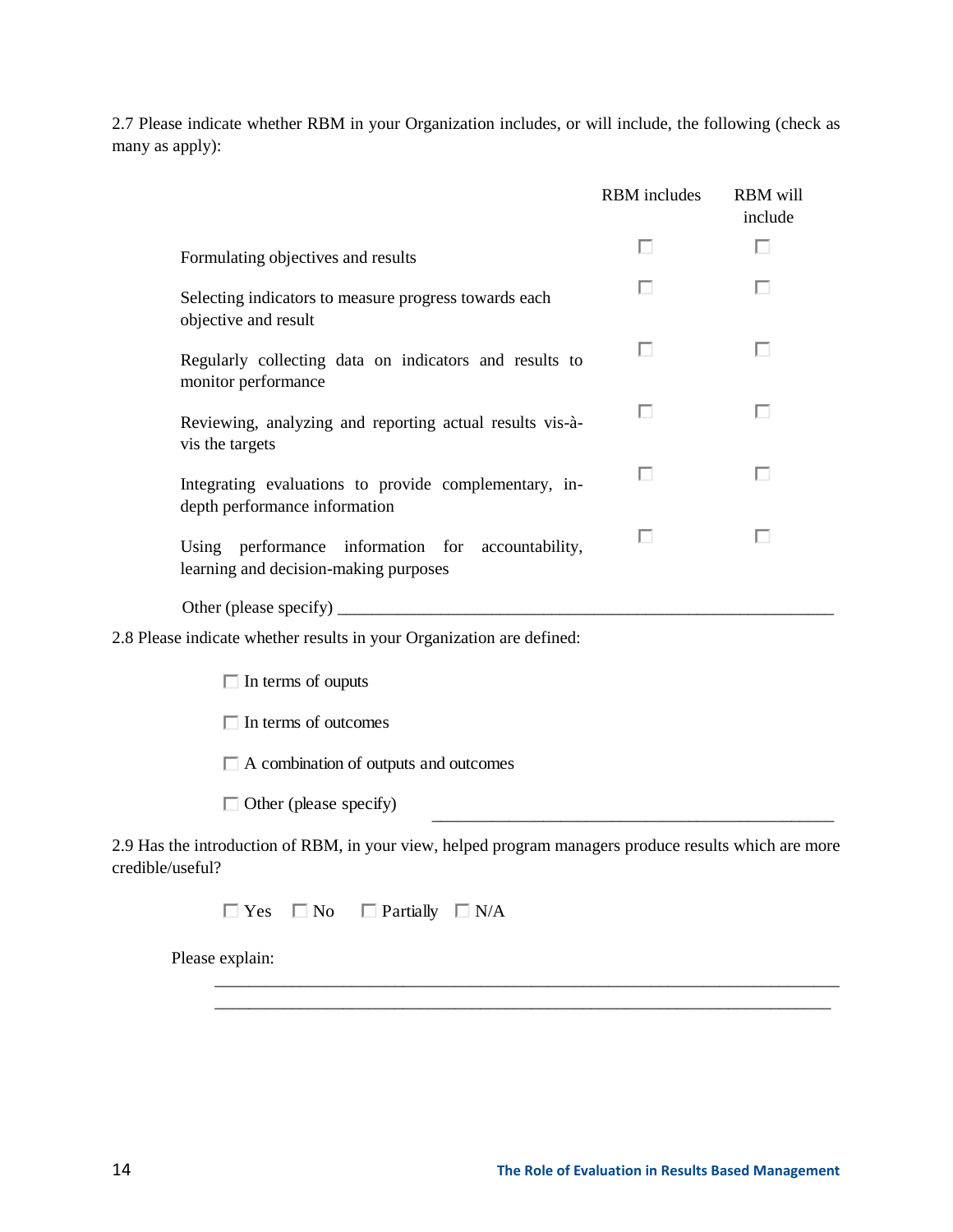2.10 What methods are used within your Organization to collect data on indicators and demonstrate results (check as many as apply)?

Reviews of internal records

□ Surveys

 $\Box$  Interviews

 $\Box$  Content analysis of reports

Focus groups

 $\Box$  Other (please specify)

2.11 Does a clear, written conceptual framework exist for RBM (procedures, manuals, organizational strategies and/or policies, guidelines)?

\_\_\_\_\_\_\_\_\_\_\_\_\_\_\_\_\_\_\_\_\_\_\_\_\_\_\_\_\_\_\_\_\_\_\_\_\_\_\_\_\_\_\_\_\_\_\_

 $\Box$  Yes  $\Box$  No  $\Box$  Partially  $\Box$  N/A

Please explain:

If yes: Please indicate whether the conceptual framework clearly describes the following functions, including roles and responsibilities (check as many as apply):

\_\_\_\_\_\_\_\_\_\_\_\_\_\_\_\_\_\_\_\_\_\_\_\_\_\_\_\_\_\_\_\_\_\_\_\_\_\_\_\_\_\_\_\_\_\_\_\_\_\_\_\_\_\_\_\_\_\_\_\_\_\_\_\_\_\_\_\_\_\_\_\_\_ \_\_\_\_\_\_\_\_\_\_\_\_\_\_\_\_\_\_\_\_\_\_\_\_\_\_\_\_\_\_\_\_\_\_\_\_\_\_\_\_\_\_\_\_\_\_\_\_\_\_\_\_\_\_\_\_\_\_\_\_\_\_\_\_\_\_\_\_\_\_\_\_

|                                     | Yes | N <sub>o</sub> |
|-------------------------------------|-----|----------------|
| Planning                            | ш   | ш              |
| Programming                         |     | U              |
| <b>Budgeting</b>                    |     | L.             |
| Monitoring                          |     | Г              |
| Performance assessment <sup>2</sup> | U   | U              |
| Evaluation                          | L.  | ш              |
| Transfer of Lessons <sup>3</sup>    |     |                |

<sup>&</sup>lt;sup>2</sup> Performance assessment refers to the assessment of organizational performance and is defined here as an assessment of the extent to which results have been achieved without due process of evaluation.

<sup>&</sup>lt;sup>3</sup> Into subsequent planning.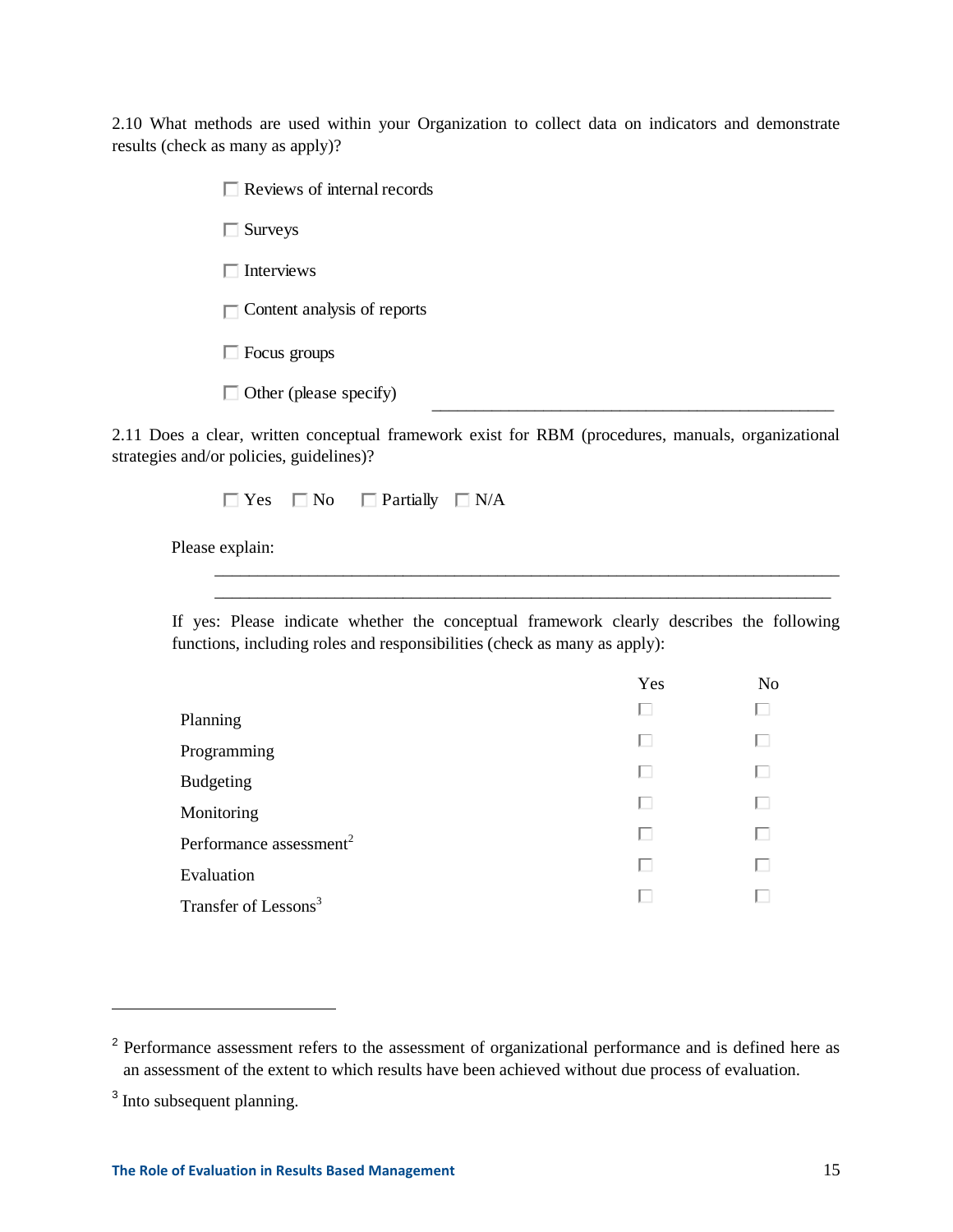2.12 In your Organization, is RBM supported by an electronic platform/database?

| $\Box$ Partially<br>$\Box$ Yes $\Box$ No                                                                                         |
|----------------------------------------------------------------------------------------------------------------------------------|
| If yes or partially, please explain and provide further details of this system:                                                  |
| 2.13 Is your Organization's Annual Report presented in an RBM format/structure?                                                  |
| $\Box$ Yes $\Box$ No<br>$\Box$ Partially                                                                                         |
| If yes or partially, could you provide us with an example of the latest report, or information<br>on how we could access a copy: |
| 3. RBM and Evaluation                                                                                                            |
| 3.1 What role does evaluation as function have in RBM in your organization?                                                      |
| Evaluation is considered an integral part of RBM providing complementary, in-<br>depth performance information.                  |
| Evaluation is considered a complementary function, but not strictly speaking part of<br>RBM.                                     |
| $\Box$ Other (please specify)                                                                                                    |
|                                                                                                                                  |

3.2. Please indicate in what ways the introduction of RBM, in your view, has impacted on the role of the evaluation function in your Organization (check as many as apply).

 $\Box$  There has been no impact on the role of evaluation

 $\Box$  The role of evaluation in general has been strengthened

 $\Box$  The role of evaluation in general has been weakened

 $\Box$  It has helped program managers use evaluation techniques more successfully

 $\Box$  It has facilitated the promotion of an evaluation culture

Resources for evaluation has increased

Resources for evaluation has decreased

 $\Box$  The use of independent evaluations has increased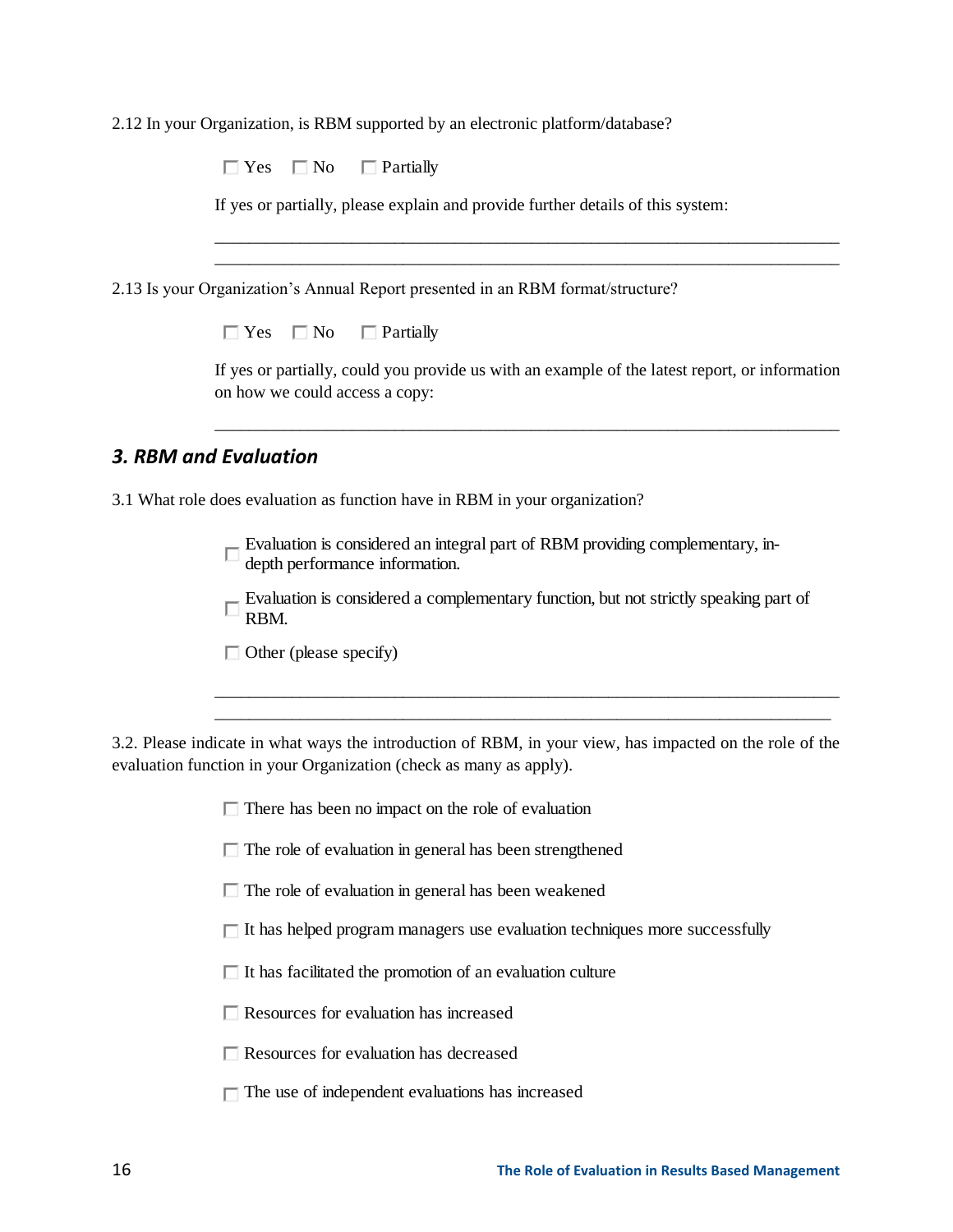|  |  |  |  | $\Box$ The use of independent evaluations has decreased |  |  |  |
|--|--|--|--|---------------------------------------------------------|--|--|--|
|--|--|--|--|---------------------------------------------------------|--|--|--|

- $\Box$  Greater emphasis on self-evaluations (also called auto evaluations) by program managers
- $\Box$  Greater emphasis on real time evaluations  $\Box$  Other (please specify)
- 

| $\Box$ The use of evaluation findings in programming has been strengthened<br>The use of evaluation findings in decision-making has been strengthened<br>$\Box$ Greater emphasis on development effectiveness versus organizational performance<br>Greater emphasis on self-evaluations (also called auto evaluations) by program<br>managers<br>$\Box$ Greater emphasis on real time evaluations<br>$\Box$ Other (please specify) |     |                |           |     |
|------------------------------------------------------------------------------------------------------------------------------------------------------------------------------------------------------------------------------------------------------------------------------------------------------------------------------------------------------------------------------------------------------------------------------------|-----|----------------|-----------|-----|
| 3.3 Please indicate below the existing linkages between the evaluation function and RBM in your<br>Organization:                                                                                                                                                                                                                                                                                                                   |     |                |           |     |
|                                                                                                                                                                                                                                                                                                                                                                                                                                    | Yes | N <sub>o</sub> | Partially | N/A |
| Evaluation plans of the central evaluation unit/office are<br>aligned with the program and budget cycle                                                                                                                                                                                                                                                                                                                            | П   | □              |           | П   |
| Self-evaluations by program managers (at headquarters)<br>are aligned with the program and budget cycle                                                                                                                                                                                                                                                                                                                            | ш   | ш              | ш         | L   |
| Decentralized evaluations (both independent and self-<br>evaluations) conducted by field offices are aligned with<br>the program and budget cycle                                                                                                                                                                                                                                                                                  | ш   | ш              | ш         | ш   |
| Resource allocations for the effective implementation of<br>evaluation plans of the central evaluation unit/office are a<br>clearly visible part of program and budgets                                                                                                                                                                                                                                                            | ш   | п              | ш         | ш   |
| Resource allocations for the conduct of decentralized<br>evaluations by field offices are a clearly visible part of<br>program and budgets                                                                                                                                                                                                                                                                                         | ш   |                |           | ш   |
| Evaluation findings and recommendations from<br>evaluations conducted by the central evaluation unit/office<br>are systematically used in internal decision-making                                                                                                                                                                                                                                                                 | ш   | Ш              | U         | U   |
| Evaluation findings and recommendations from self-<br>evaluations conducted by program managers are<br>systematically used in internal decision-making                                                                                                                                                                                                                                                                             | ш   | Ш              | ш         | ш   |
|                                                                                                                                                                                                                                                                                                                                                                                                                                    | ш   | Ш              | ш         | ш   |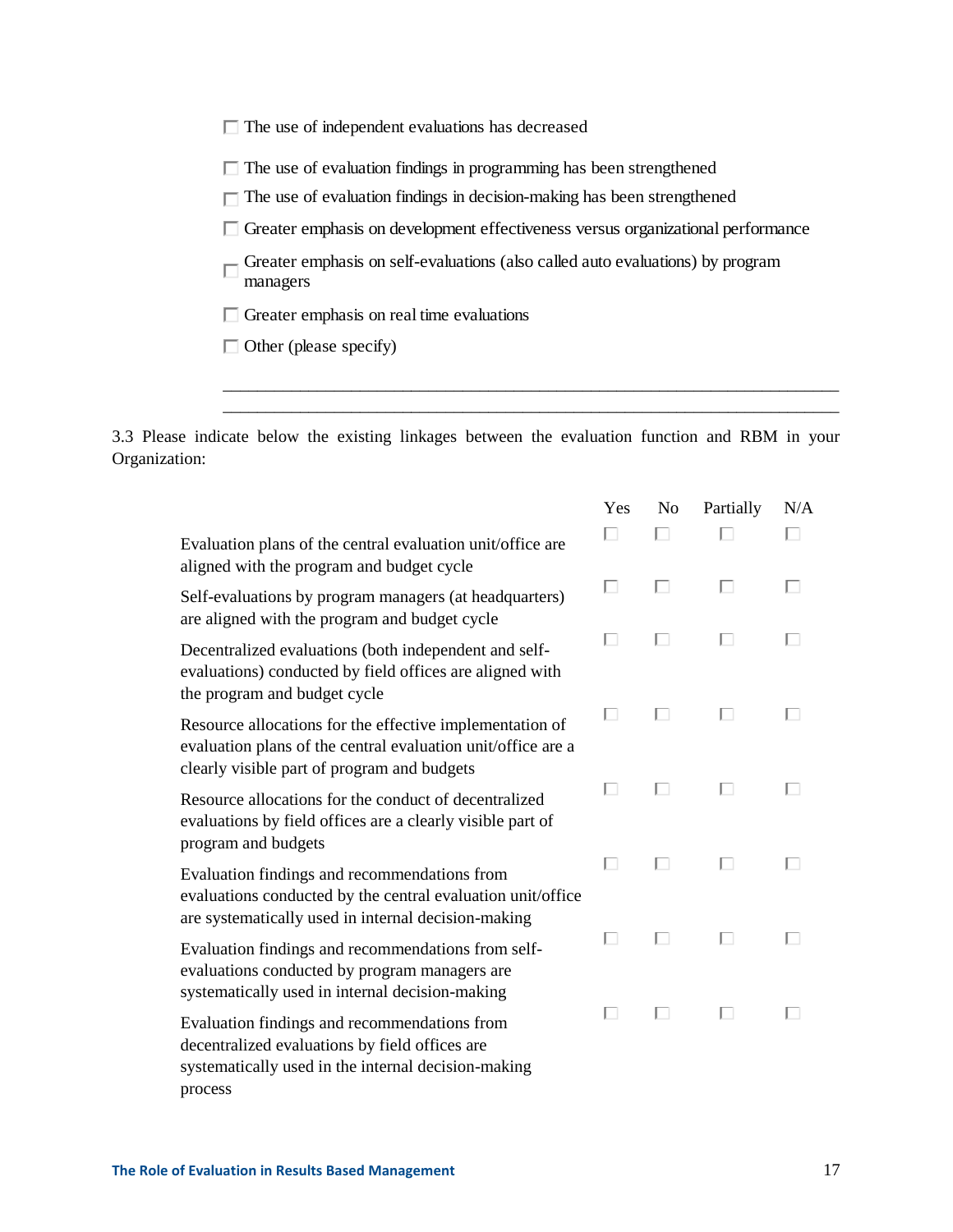| Evaluation findings and recommendations from<br>evaluations are systematically monitored to track progress<br>in their implementation                                         |   |   |     |  |
|-------------------------------------------------------------------------------------------------------------------------------------------------------------------------------|---|---|-----|--|
| Evaluation findings and recommendations are presented to<br>/ reviewed by relevant governing bodies before any<br>planning / programming decisions are being taken by<br>them | ш |   |     |  |
| Evaluation lessons learned are systematically applied in<br>future programming                                                                                                | U | ш |     |  |
| The evaluation policy of the Organization is consistent<br>with the overall RBM approach and strategies                                                                       | ш | U | U   |  |
| Evaluation is used to validate RBM conceptual<br>frameworks / assess progress in the implementation of<br><b>RBM</b>                                                          | U | ш | . . |  |
| Evaluation findings and recommendations are reviewed<br>by the same Governing body committees which review<br>performance assessment reports                                  | U | ш |     |  |

3.4 Please indicate the level of coordination (by circling the appropriate rating) between the central evaluation unit/office and:

|                        | Infrequent<br>(once a year<br>of less |                |   |                |   |  |  |  | Frequent<br>(once a<br>week) |
|------------------------|---------------------------------------|----------------|---|----------------|---|--|--|--|------------------------------|
|                        |                                       | 2              | 3 | $\overline{4}$ | 5 |  |  |  |                              |
| Planning               |                                       | $\overline{2}$ | 3 | 4              | 5 |  |  |  |                              |
| Programming            |                                       | 2              | 3 | 4              | 5 |  |  |  |                              |
| <b>Budget</b>          | 1                                     | 2              | 3 | 4              | 5 |  |  |  |                              |
| Monitoring             |                                       | $\overline{2}$ | 3 | 4              | 5 |  |  |  |                              |
| Performance assessment |                                       | 2              | 3 | 4              | 5 |  |  |  |                              |

3.5 Please indicate the organizational placement of the central evaluation unit/office within your Organization and reporting lines:

> Independent unit; Head reporting directly to the Head of Organization and/or Governing Bodies

Independent unit; Head not reporting directly to the Head of Organization and/or Governing Bodies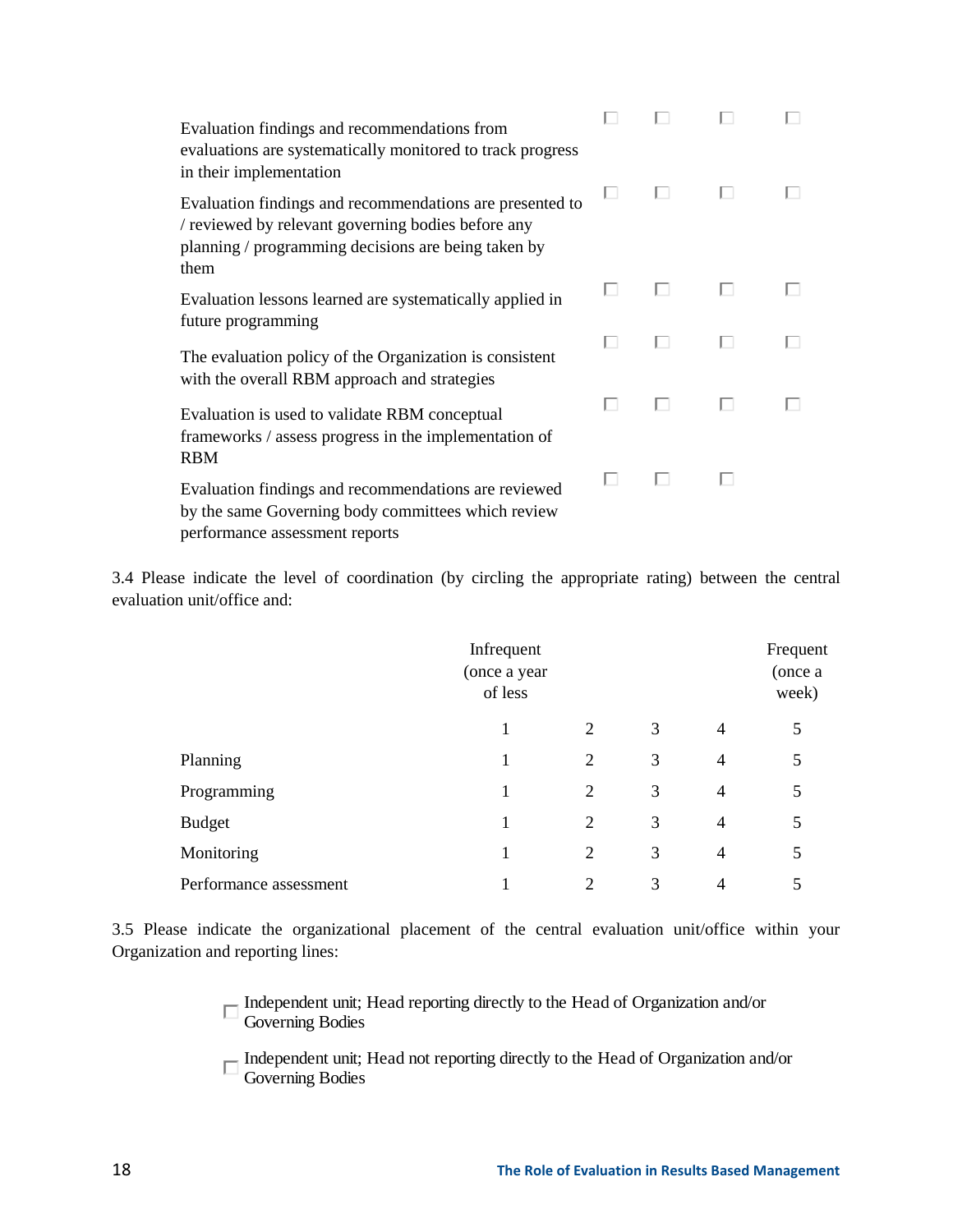| $\Box$ Part of RBM office<br>$\Box$ Part of budget office |  |
|-----------------------------------------------------------|--|
|                                                           |  |
| $\Box$ Part of programming/ planning office               |  |
|                                                           |  |
| $\Box$ Other (please specify)                             |  |

| $\Box$ Yes $\Box$ No | $\Box$ Partially                    |  |
|----------------------|-------------------------------------|--|
|                      | If yes, please specify in what way: |  |

# *4. Role and responsibilities*

|                                                                                                                                                                                                                                              |                       |                             | Part of internal oversight, head reporting to Head of Organization and/or |               |
|----------------------------------------------------------------------------------------------------------------------------------------------------------------------------------------------------------------------------------------------|-----------------------|-----------------------------|---------------------------------------------------------------------------|---------------|
| $\Box$ Part of RBM office                                                                                                                                                                                                                    |                       |                             |                                                                           |               |
| $\Box$ Part of budget office                                                                                                                                                                                                                 |                       |                             |                                                                           |               |
| $\Box$ Part of programming/ planning office                                                                                                                                                                                                  |                       |                             |                                                                           |               |
| $\Box$ Other (please specify)                                                                                                                                                                                                                |                       |                             |                                                                           |               |
|                                                                                                                                                                                                                                              |                       |                             |                                                                           |               |
| 3.6 Has the organizational placement of the central evaluation unit/office changed since the introduction<br>of RBM?                                                                                                                         |                       |                             |                                                                           |               |
| $\Box$ Yes<br>$\Box$ No                                                                                                                                                                                                                      | $\Box$ Partially      |                             |                                                                           |               |
| If yes, please specify in what way:                                                                                                                                                                                                          |                       |                             |                                                                           |               |
| 4. Role and responsibilities<br>4.1 Please indicate below the tasks performed by the central evaluation unit/office, decentralized<br>evaluation units/offices, the planning and programming units/offices as well as the budget unit/office |                       |                             |                                                                           |               |
| within your Organization (check as many as apply):                                                                                                                                                                                           |                       |                             |                                                                           |               |
|                                                                                                                                                                                                                                              |                       |                             |                                                                           |               |
|                                                                                                                                                                                                                                              | Central<br>evaluation | Decentralized<br>evaluation | Planning and<br>programming                                               | <b>Budget</b> |
| Validate performance data                                                                                                                                                                                                                    | ш                     | ш                           | H                                                                         |               |
| Coordinate self-evaluations by                                                                                                                                                                                                               | п                     | $\Box$                      | ш                                                                         |               |
| Program Managers<br>Quality assurance of self-                                                                                                                                                                                               |                       |                             |                                                                           |               |
| evaluations<br>Quality assurance of self-                                                                                                                                                                                                    | п                     | п                           | ш                                                                         |               |
| evaluations<br>Conduct "internal" independent                                                                                                                                                                                                | ш                     | ш                           | U                                                                         |               |
| evaluations<br>Manage "external" independent<br>evaluations                                                                                                                                                                                  | U                     | ш                           |                                                                           |               |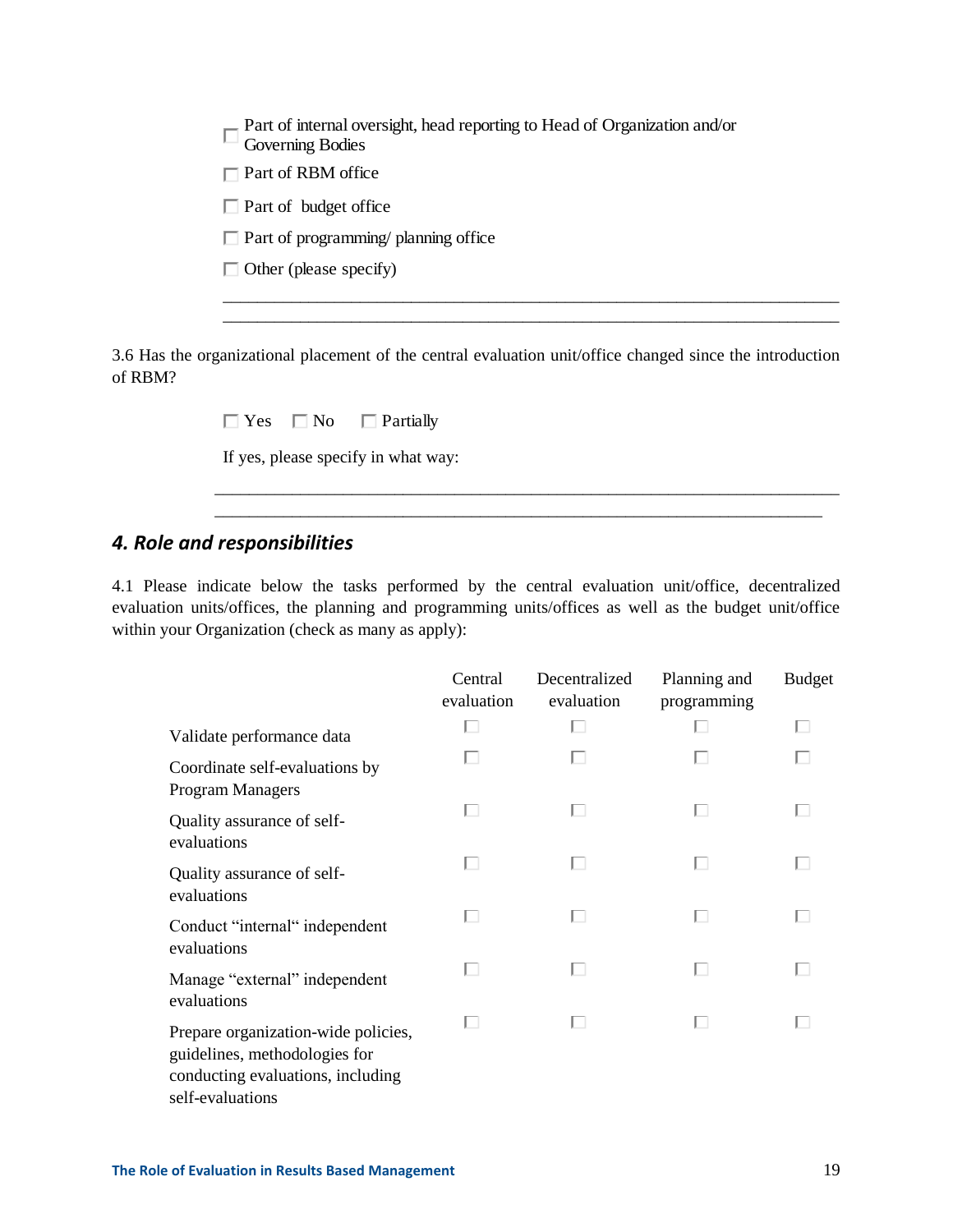| Compilation of lessons learned from<br>evaluations                                                                |   | П |   |  |
|-------------------------------------------------------------------------------------------------------------------|---|---|---|--|
| Dissemination of lessons learned<br>from evaluations                                                              | п | п | ш |  |
| Providing guidance on evaluation to<br>decentralized evaluation functions                                         | п | п | п |  |
| Providing advice and support to<br>program managers for conducting<br>self-evaluations                            | ш | ш | U |  |
| Providing advice and support to<br>program managers for preparing<br>performance assessment reports               | п | п | ш |  |
| Providing RBM technical support to<br>program managers                                                            | п | ш | ш |  |
| Participation in preparation of RBM<br>planning frameworks (strategic<br>frameworks, program and budgets,<br>etc) |   | п | г |  |
| Providing RBM quality assurance                                                                                   | ш | ш | U |  |
| Tracking the follow-up to<br>evaluations (implementation of<br>recommendations)                                   | H | ш | ш |  |
| Development of evaluation plans                                                                                   | U | H | ш |  |
| Conducting evaluation capacity<br>building activities                                                             |   | ш | ш |  |
| Conducting RBM capacity building<br>activities                                                                    | п | U | ш |  |

4.2 Is the evaluation function systematically involved in internal discussions on the further development of RBM within the organization?

> \_\_\_\_\_\_\_\_\_\_\_\_\_\_\_\_\_\_\_\_\_\_\_\_\_\_\_\_\_\_\_\_\_\_\_\_\_\_\_\_\_\_\_\_\_\_\_\_\_\_\_\_\_\_\_\_\_\_\_\_\_\_\_\_\_\_\_\_\_\_\_\_\_ \_\_\_\_\_\_\_\_\_\_\_\_\_\_\_\_\_\_\_\_\_\_\_\_\_\_\_\_\_\_\_\_\_\_\_\_\_\_\_\_\_\_\_\_\_\_\_\_\_\_\_\_\_\_\_\_\_\_\_\_\_\_\_\_\_\_\_\_\_\_\_

> \_\_\_\_\_\_\_\_\_\_\_\_\_\_\_\_\_\_\_\_\_\_\_\_\_\_\_\_\_\_\_\_\_\_\_\_\_\_\_\_\_\_\_\_\_\_\_\_\_\_\_\_\_\_\_\_\_\_\_\_\_\_\_\_\_\_\_\_\_\_\_\_\_ \_\_\_\_\_\_\_\_\_\_\_\_\_\_\_\_\_\_\_\_\_\_\_\_\_\_\_\_\_\_\_\_\_\_\_\_\_\_\_\_\_\_\_\_\_\_\_\_\_\_\_\_\_\_\_\_\_\_\_\_\_\_\_\_\_\_\_\_\_\_\_

 $\Box$  Yes  $\Box$  No

If yes, please specify:

If no, what do you think the reason is: